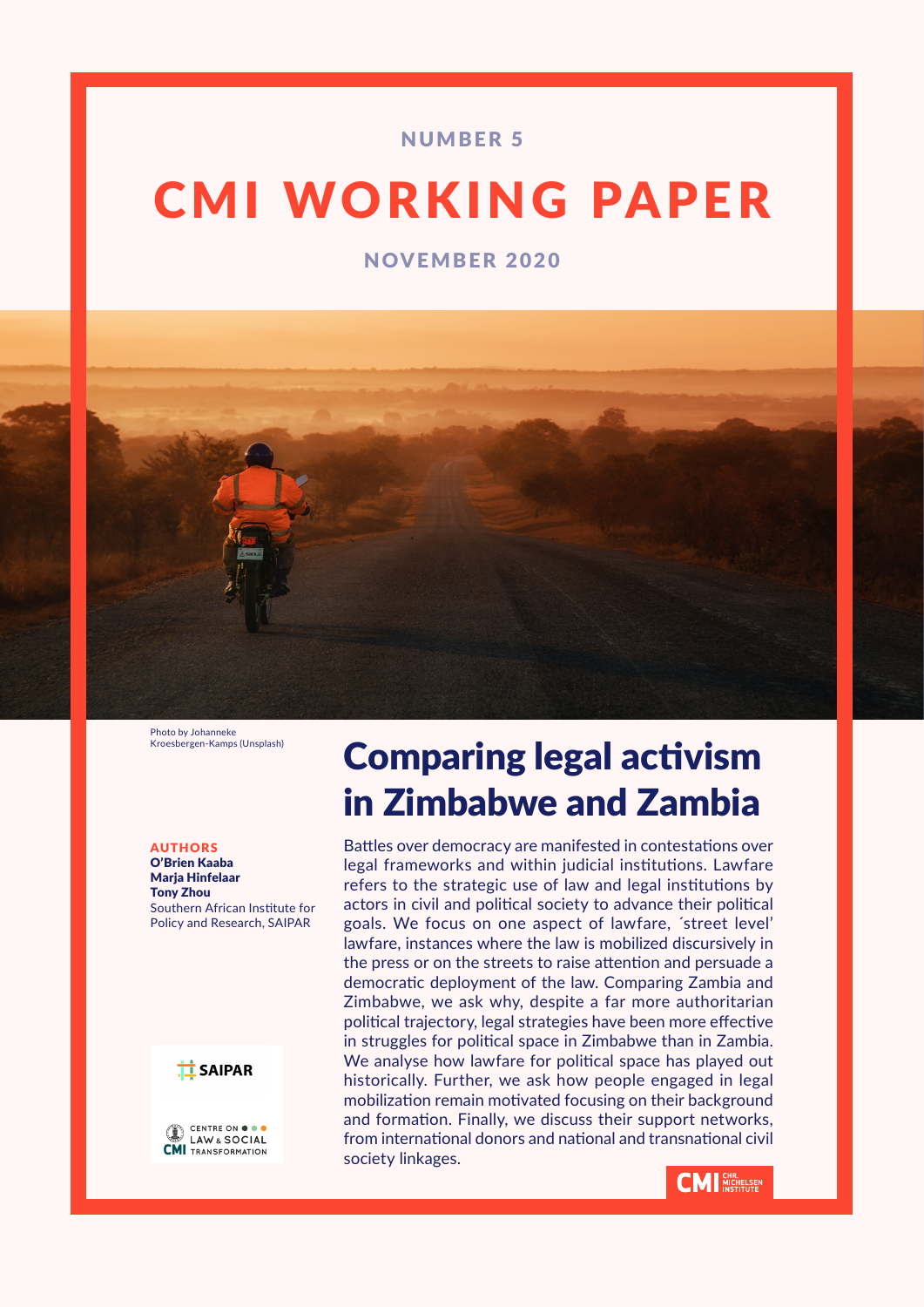#### Comparing legal activism in Zimbabwe and Zambia

CMI Working Paper Number 5, November 2020

#### Authors

O'Brien Kaaba, Marja Hinfelaar and Tony Zhou *Southern African Institute for Policy and Research, SAIPAR1*

#### Cover photo

Johanneke Kroesbergen-Kamps, Unsplash

ISBN 978-82-8062-762-9 (print) ISBN 978-82-8062-763-6 (PDF) ISSN 0804-3639 (print) ISSN 1890-5048 (PDF)

<sup>&</sup>lt;sup>1</sup> The research is supported by the Norwegian Research Council, grant 262862 "Breaking Bad: Understanding Backlash Against Democracy in Africa"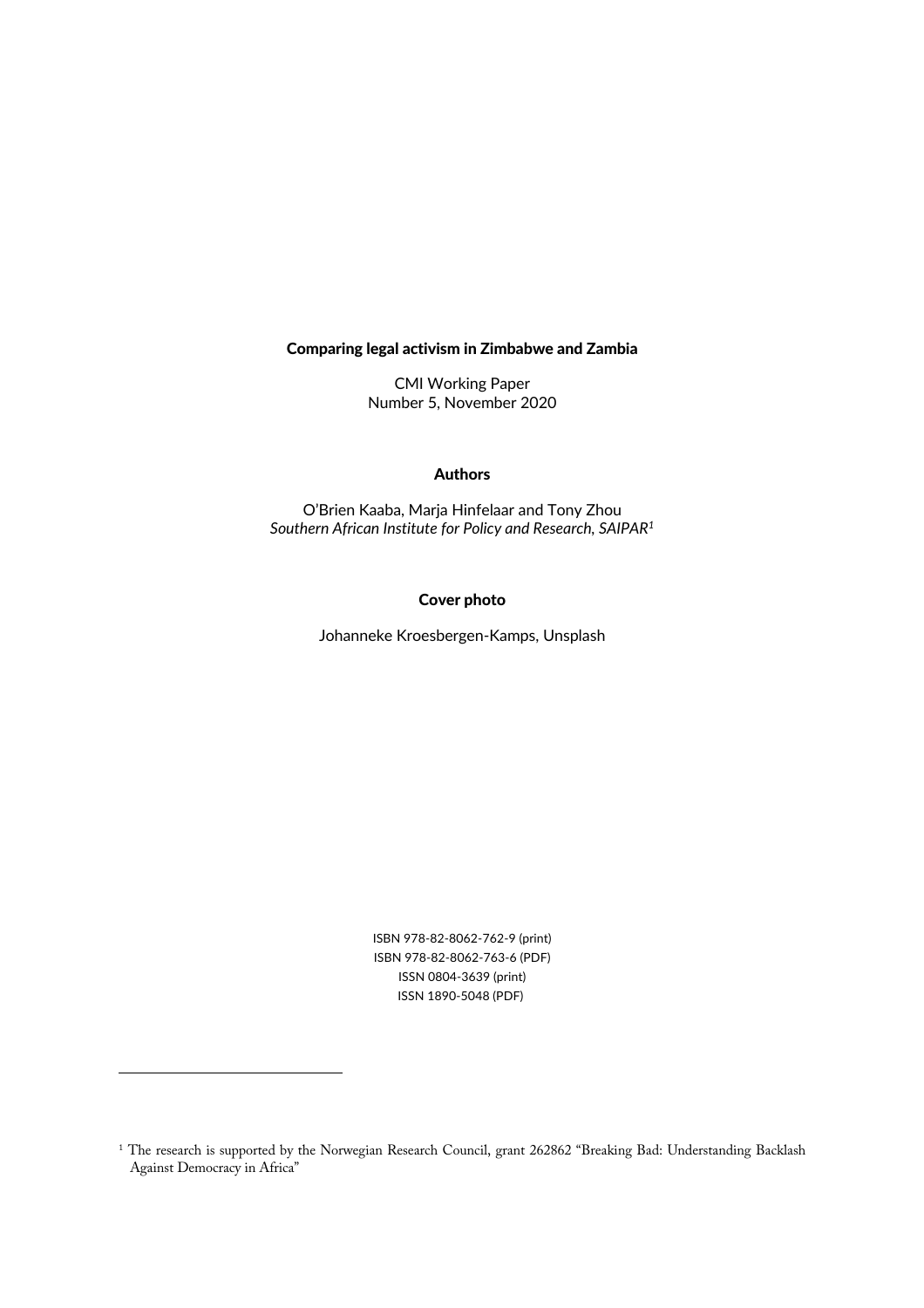"Comparing legal activism" forms part of the CMI/UiB/LawTransform RCN-project Breaking Bad: Understanding Backlash Against Democracy in Africa (RCN 2628629). Southern African Institute for Policy and Research (SAIPAR) is the project´s Zambian partner institution. The research project analyzes the democratic trends on the continent along key dimensions of rights; participatory rights, contestation rights, sexual and gender rights, and judicial independence. This working paper addresses a key dimension of judicial independence, the role of legal nongovernmental organizations.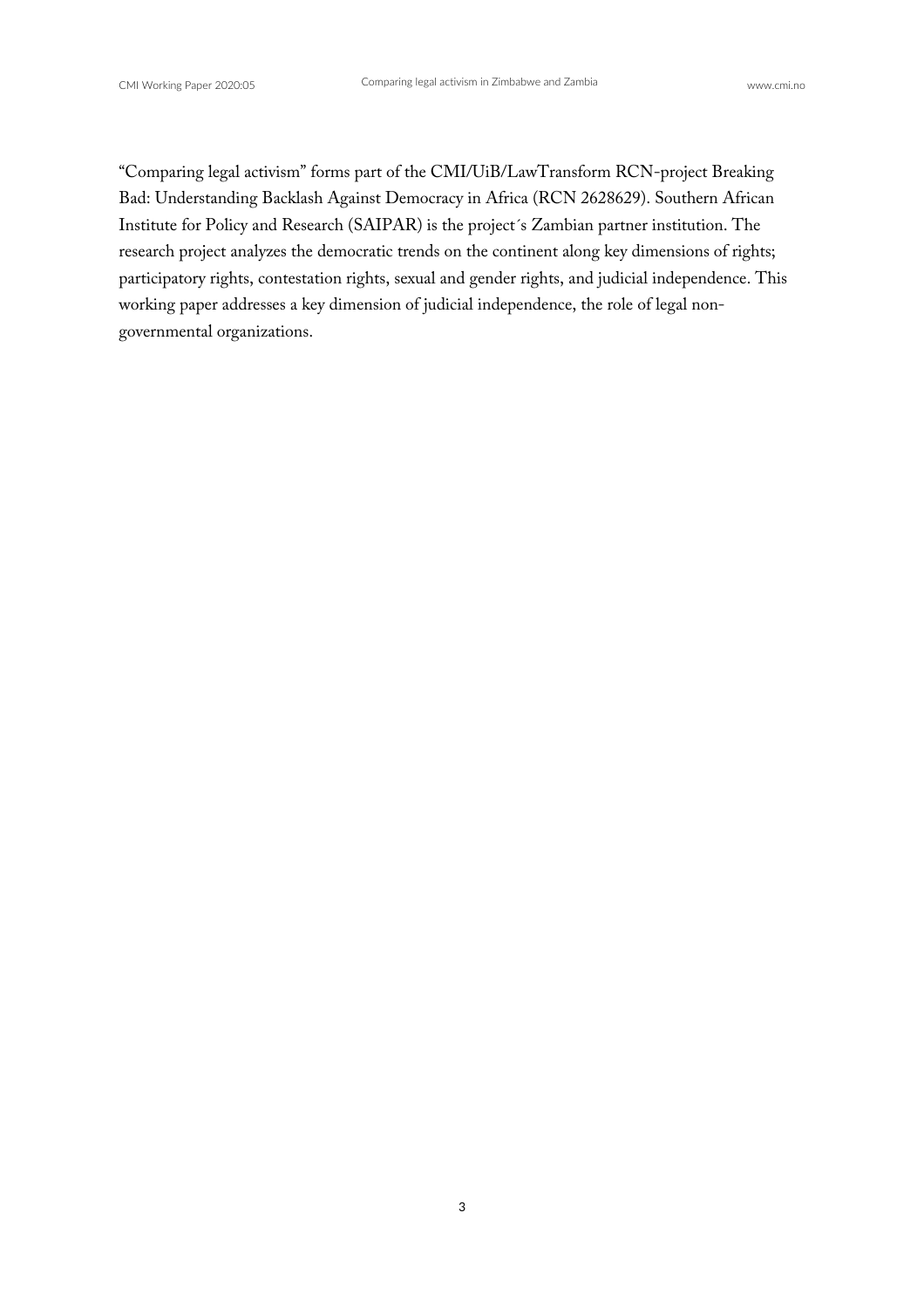# Contents

| $1 \quad$      |     |  |  |
|----------------|-----|--|--|
| $2^{\circ}$    |     |  |  |
|                | 2.1 |  |  |
|                | 2.2 |  |  |
| 3 <sup>7</sup> |     |  |  |
|                |     |  |  |
|                | 4.1 |  |  |
|                | 4.2 |  |  |
| 5 <sub>1</sub> |     |  |  |
|                | 5.1 |  |  |
|                | 5.2 |  |  |
| 6              |     |  |  |
| 7 <sup>7</sup> |     |  |  |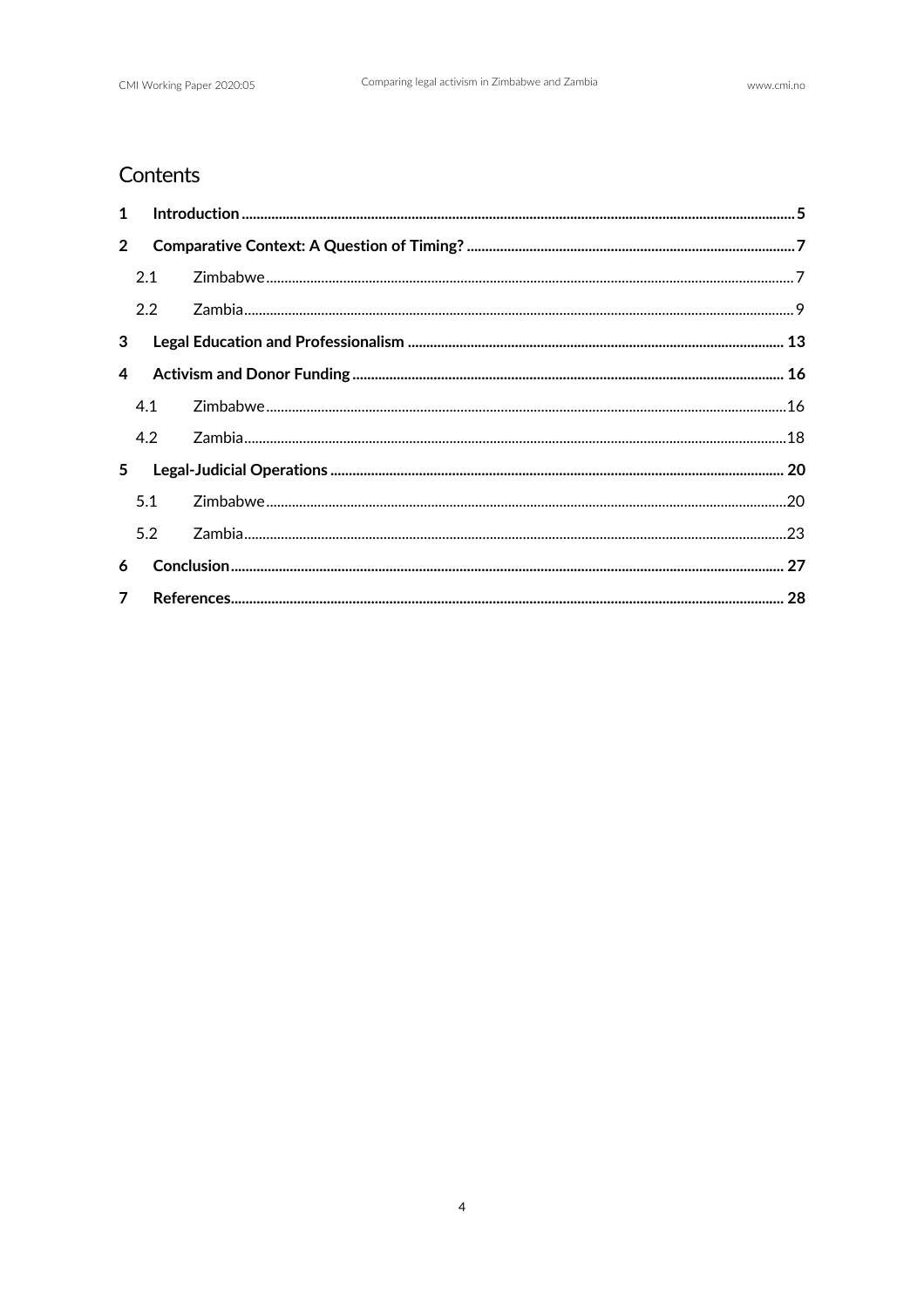# 1 Introduction

The contestation between authoritarian governments and countervailing forces of democratic resistance has reared its head across many countries and political arenas, including in the courts. Tensions are particularly high given the global context of democratic backsliding – following a brief period of liberalization during the Third Wave of democracy. According to the Varieties of Democracy (V-dem), the global wave of autocratization is accelerating and deepening (Maerz et al. 2020). Across the globe, autocrats are becoming increasingly innovative and ruthless in maintaining their clutches on power. The strategic use of law by autocrats is a key mechanism for the incremental erosion of democratic rights witnessed (Bermeo, 2016; Hug and Ginsberg 2018). Thus, in many countries battles over democracy are manifested in contestations over the legal framework and within judicial institutions. In particular, certain processes by which the legal-judicial complex operates to advance domestic political ends fall under an analytical classification known as "lawfare", the strategic use of law and legal institutions, by actors in civil and political society as tools to advance their political goals" (Gloppen 2018, p. 1-2). Lawfare includes strategies aimed at formal changes in laws and regulations (legislative lawfare); attempts to use the law 'as is' in courts/tribunals (court-centered lawfare); as well as more informal strategies where law…is mobilized discursively in the press or on the streets (socio-discursive lawfare) to raise attention and persuade (Gloppen 2018, 1-2). In this paper we focus on the last aspect of lawfare, the democratic deployments of 'street level' lawfare. We examine the neighboring countries of Zambia and Zimbabwe and we aim to understand why, despite a far more authoritarian political trajectory, legal strategies have been more effective in struggles for political space in Zimbabwe than in Zambia.2

Situating 'street level' lawfare (or legal activism) by democratic and public interest minded members of the legal profession, the judiciary, and the public in the country specific contexts of Zimbabwe and Zambia, we acknowledge that legal activism is more evolved in Zimbabwe, given the historical differences in their political struggles. But, we are interested in the factors that made lawfare in Zimbabwe impactful. As Zambia's regime is eroding toward autocratization (Sishuwa et al. forthcoming), this question has become more pertinent and Zambian activist lawyers are increasingly looking across the borders for examples how to effectively organize legal warfare. <sup>3</sup> In this article, we analyse how lawfare for political space played out historically and in which context specific operations have been undertaken. Further, we ask how people undertaking legal mobilizations remain motivated

<sup>2</sup> Fieldwork was carried out in 2018-2019, since then the political situation in Zimbabwe has deteriorated significantly.

<sup>3</sup> Anonymous, former President Law Association of Zambia and legal activist, Lusaka, April 2020.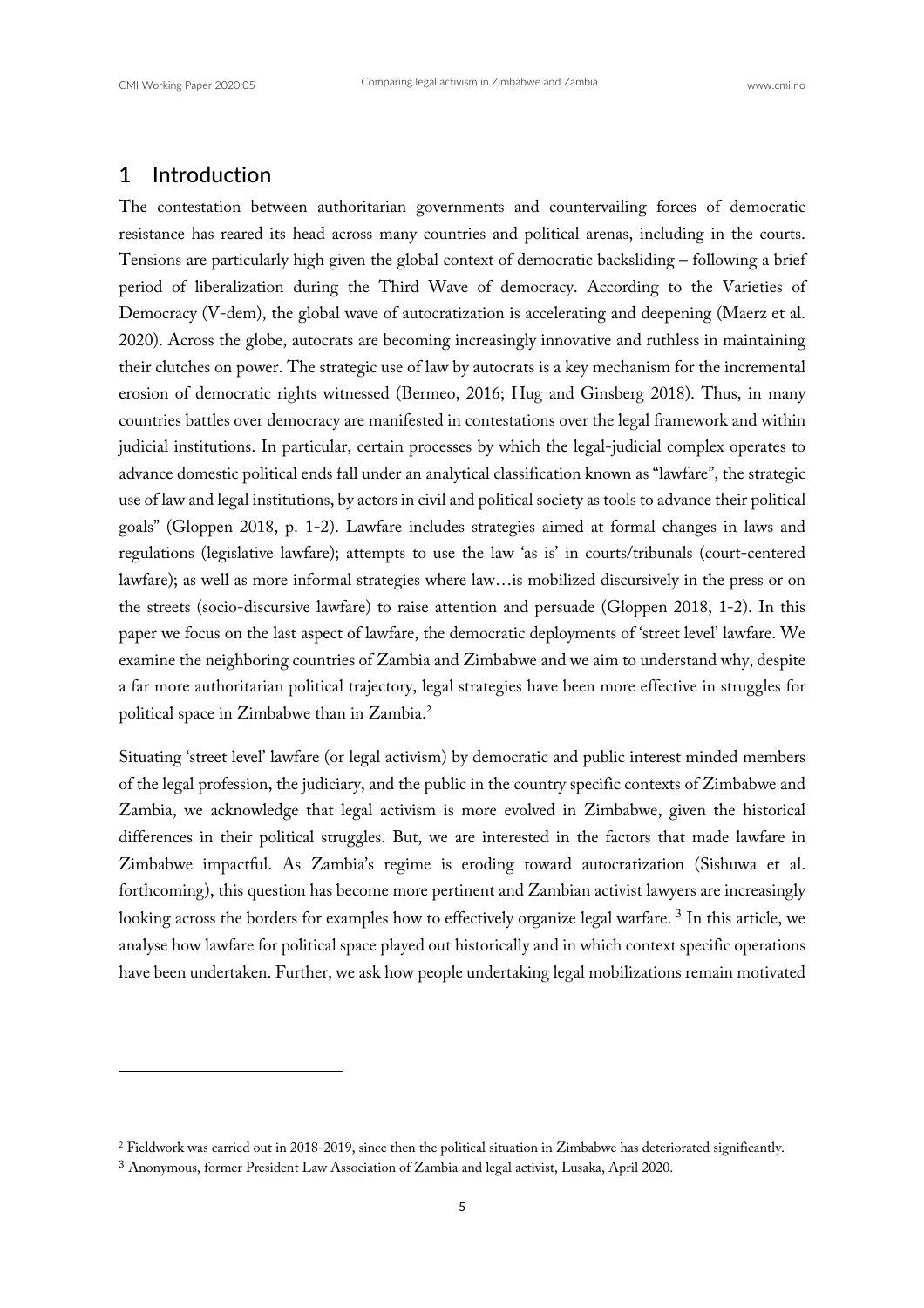focusing on their background and formation. Finally, we discuss their support networks, from international donors and national and transnational civil society linkages.

Our research is based on thirty-one interviews with lawyers, university lecturers, legal activists, civil society leaders and donors in both countries, personal observation by of one of the authors in Zambia's legal sphere, in addition to existing literature.<sup>4</sup> Following this introduction, the second section briefly presents the historical background of the two countries with respect to legal activism. We then proceed in section three to discuss differences in legal education and professionalism, followed by a comparison of legal activism and donor support and legal-judicial operations in section four. A comparative analysis of the two country cases is presented in section five before section six concludes our analysis.

<sup>4</sup> Due to the current security situation, we keep the identities of the informants anonymous. The interviews were conducted in Zimbabwe in November 2018 and November 2019 and Zambia in March and April 2020.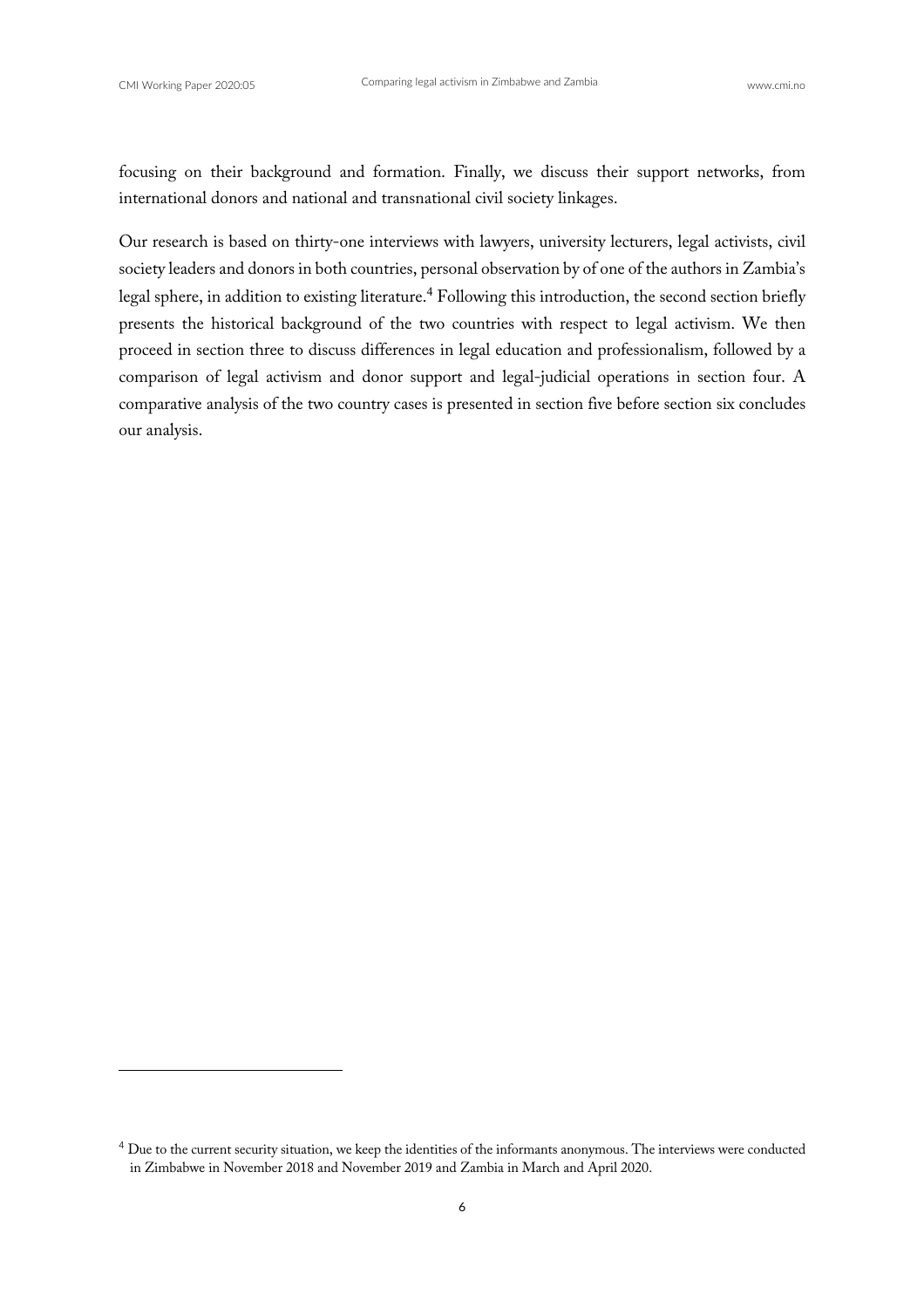# 2 Comparative Context: A Question of Timing?

Zimbabwe is a precursor in legal activism, given its history of persistent and remarkable lack of democratic space, even from its very origins of independence struggle. The country's legislative framework and corresponding judicial institutions – hence coined "legal-judicial complex" – thus became battlegrounds for democratic contestation by necessity and under repeated trial by fire. In Zambia, on the other hand, strategies of lawfare were hardly given a chance to mature granted the country's relatively abundant democratic space and alternative routes for activism. This situation, however, is subject to change with the presently-in-power Patriotic Front (PF) willing to display increasingly nefarious tactics leading up to the 2021 presidential election.

#### 2.1 Zimbabwe

Zimbabwe was formed following the armed liberation of then-rebel groups Zimbabwe African National Union (ZANU) and Zimbabwe African People's Union (ZAPU) from the settler-led Rhodesian government, eventually mediated in the 1979 Lancaster House Agreement. The resulting Lancaster House constitution was, from its drafting process, cited as non-responsive to the needs and rights of common people and furthermore not adopted via popular consultation. Although ZANU proceeded to win Zimbabwe's first elections as an independent state, a violent civil war between itself and ZAPU continued to determine *de facto* control over resources and power. Zimbabwean citizens – especially ZAPU supporters – were targeted for atrocities and human rights violations such as the Gukurahundi massacres as a part of ZANU's bid for electoral dominance (Dorman 2016).

The end of the civil war in 1987 and formation of Robert Mugabe's consolidated ZANU-PF party sparked a series of new, yet similarly motivated, authoritarian grasps for power. These practices selectively rewarded consistent supporters and punished groups even remotely associated with former rivals, and attacked the newly formed Movement for Democratic Change (MDC) opposition formed under Morgan Tsvangirai in 1999. Repression grew to be increasingly unbearable as the years passed – incidents of police, party cadres, and other under-the-table actors carrying out campaigns of systematic violence across the country have been well-documented (Davidson and Purohit 2004, Human Right Watch 2008). International actors have condemned the actions of ZANU-PF as undemocratic, most notably suspending Zimbabwe from the Commonwealth of Nations due to its violations of principles within the 1991 Harare Declaration (Ibid). Even the Judiciary of Zimbabwe, still a fiercely independent and respected institution in 2000, was unable to intervene when executivealigned police units refused to enforce a series of court orders protecting the land rights of white farmers (Human Rights Watch 2008). Some elements of the judiciary have since been co-opted to seat judges who have benefited from the patronage of ZANU-PF; other elements have been directly harassed and attacked and forced to step down for defying the ruling party's interests (Davidson and Purohit 2004).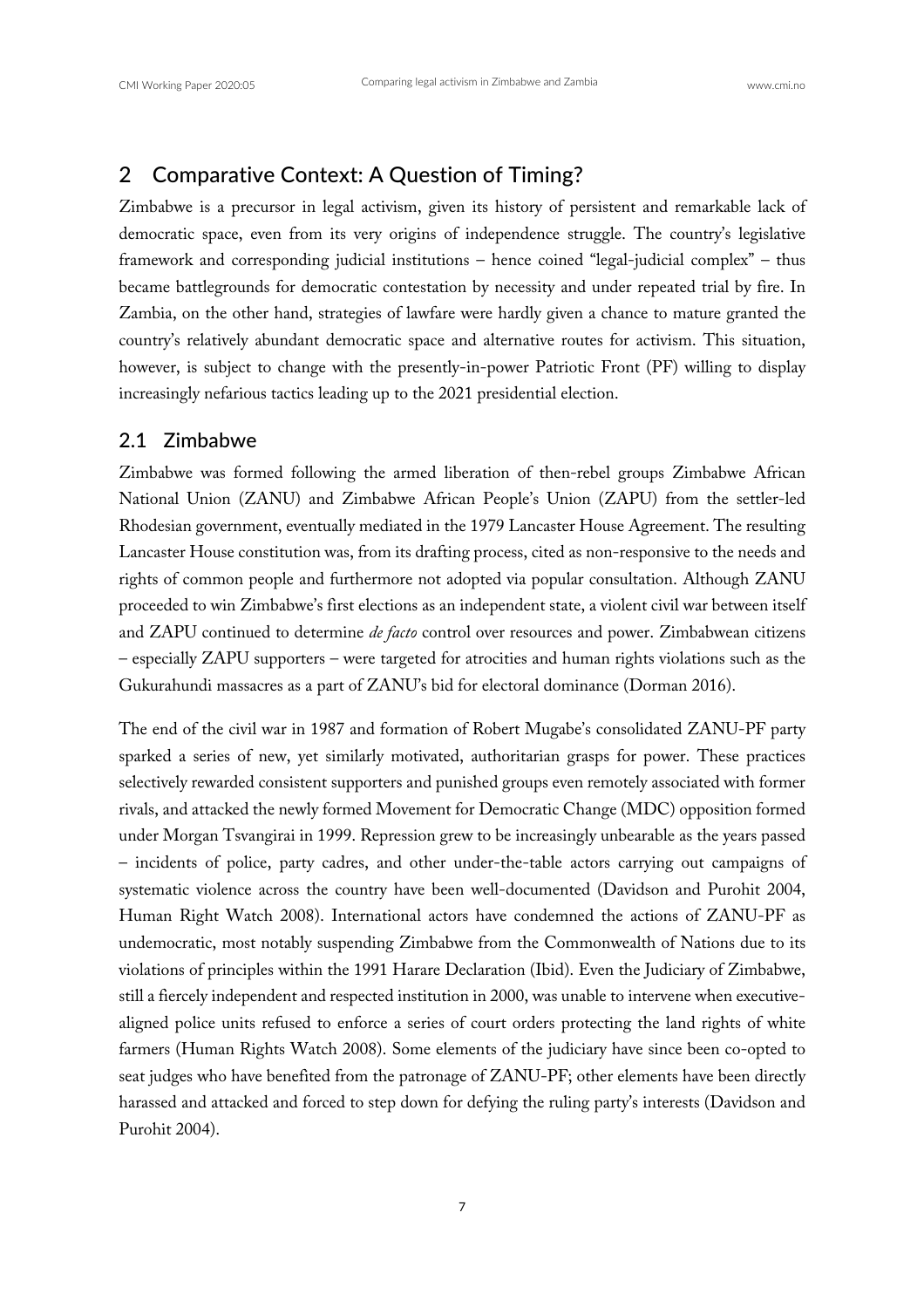Three significant areas of legal activism were fostered in Zimbabwe's general atmosphere of repression. First is the formation of the National Constitutional Assembly (NCA) in 1997. The NCA is described to be a "large coalition of human rights organizations, churches, trade unions, women's groups…[and] formed on a platform for a new constitution containing greater rights protections."(ibid) Included within the NCA's consortium was a panel of lawyers and legal experts who were engrossed with fighting the government-led Constitutional Commission (CC) over the individual items contained in the collective revision of the constitution. Although the CC was able to gain the upper hand in submitting a new constitution omitting many of the suggestions advocated for by the NCA, the latter was able to score a stunning defeat of the ruling party by organizing a campaign and securing a majority against said changes in the popular referendum. The CC's proposed constitution, containing clauses that enhanced presidential powers and granted government the right to re-appropriate land (read: land belonging to white farmers) for national purposes, was soundly defeated with 54.7% of votes against (Mudede 2000). It is furthermore important to note that the NCA proceeded to evolve into a full-blown opposition party, the Movement for Democratic Change (MDC) (Davidson and Purohit 2004). The programmatic deliberation between the parallel processes of the NCA versus the CC, as well as a campaign in which lawyers worked in coalition with civil society and religious organizations to strike down the constitutional change in the referendum, forewarned how serious a challenge organized strategies of legal activism could pose to ZANU-PF's authoritarian regime.

In the period from 2000 to 2004, ZANU-PF's persistent infringements upon Zimbabwean judicial independence was met by a wave of activist judges whom may be remembered by their resolute defiance via court decisions. Judges at all levels of the judiciary, but in particular the High and Supreme Courts, stood against ZANU-PF's campaign to reallocate land originally belonging to white farmers to party supporters. In 2000, Justices Paddington Garwe and Moses Chinhengo both ruled against government cadres squatting on such lands, even when police failed to act in enforcement of such orders (Human Rights Watch 2008). The issue culminated in 2001, when Chief Justice Anthony Gubbay was handed a vote of no confidence by the Minister of Justice on unsubstantiated grounds of aiding and abetting racism. Gubbay's resignation was followed by the encouraged resignation of the entire bench of Supreme Court judges. These actions, while resulting in the dwindling of independence and capacity for the Zimbabwean judiciary, nonetheless signaled a willingness to take a stand against the abuse of power by the executive. The symbolic power of Justices Garwe, Chinhengo, Gubbay, and others all serve as a reminder of the agency of the judiciary in campaigns of legal activism for democratic space.

One final area of legal activism belongs to non-governmental activists themselves – most notably spearheaded by the mission and operations of the Zimbabwe Lawyers for Human Rights (ZLHR). Founded in 1996, ZLHR has, besides its extensive provision of legal aid, employed strategies of direct strategic litigation, institutional and financial support for civil society, and movement organization in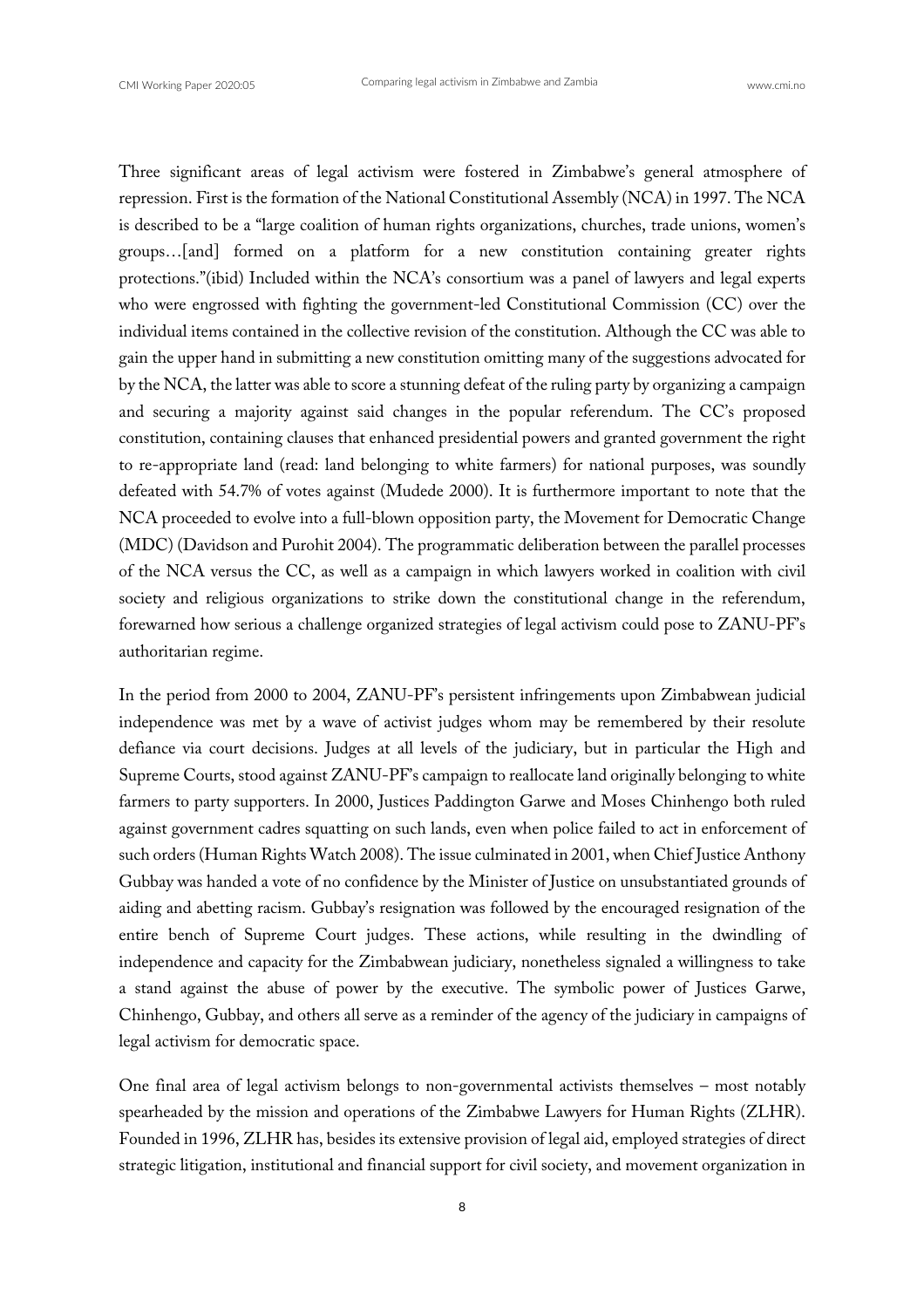fighting back against authoritarian encroachments and rights violations. Although consistently staffed by fewer than 200 individuals, ZLHR has been able to take on high profile cases such as the defense of student activists, the Women of Zimbabwe Arise organization, fellow lawyers, and MDC officials – including Morgan Tsvangirai himself in 2007 (ZLHR 2010). ZLHR employees, as well as all members of the legal profession working on political court cases, were often targeted and harassed on equal footing as their clients. For instance, two lawyers known to frequently represent MDC were arrested by the police on the pretenses of "attempting to defeat the course of justice through a falsehood during the course of bail application" (Human Rights Watch 2008). ZLHR nevertheless continued onward in its work, ultimately setting both a regional and international precedent in benchmarking the quality of effective legal activism on a street-level.

#### 2.2 Zambia

Zambia's re-introduction of multi-party democracy in 1991 marked an end of Kaunda's softauthoritarian rule, but with the absence of constitutional reforms to accompany this transformation, presidential executive powers persisted. Jeremy Gould documents the authoritarian lawfare in which the Movement for Multi-Party Democracy (MMD)'s Frederick Chiluba mobilized the legal-judicial complex for self-serving ends (Gould 2011). Chiluba authorized operations such as the arrest of several members of the opposition United National Independence Party (UNIP) following the Zero Option suspected coup (1993), the harassment of the Lusaka newspaper *The Post* using frivolous defamation and slander lawsuits (1991-1996), and the public debacle Black Mamba treason trial against eight senior UNIP officials (1996). He then proceeded to ramp up the stakes by sponsoring a constitutional amendment in 1996 that proposed to drastically broadened executive powers, including a clause granting himself discretionary ability to dismiss judges. The passage of the 1996 Constitutional Amendment, despite being watered down following pressure from various elements of the judiciary, opposition elites, and civil society, cast a permanent shadow upon Chiluba's manipulation of the legal system to his own gain. These tensions subsequently came to a head with Chiluba's talks of standing for a third presidential term in 2001.

It was only at this later date that democratic activists hastily, but nonetheless magnificently, organized a legal-judicial response in kind. Gould writes:

The two-term limitation on presidential tenure in the 1996 constitution proved to be Chiluba's undoing…This is what finally compelled the legal profession to raise its collective voice. In early 2001, the law Association of Zambia (LAZ) became instrumental in forging an alliance with Zambia's three Christian church bodies (the Catholic, Protestant and Evangelical umbrella organs) and the NGOCC to mobilize mass action against Chiluba's Third Term bid. This loose coalition called itself the Oasis Forum (Gould 2011, 437-438).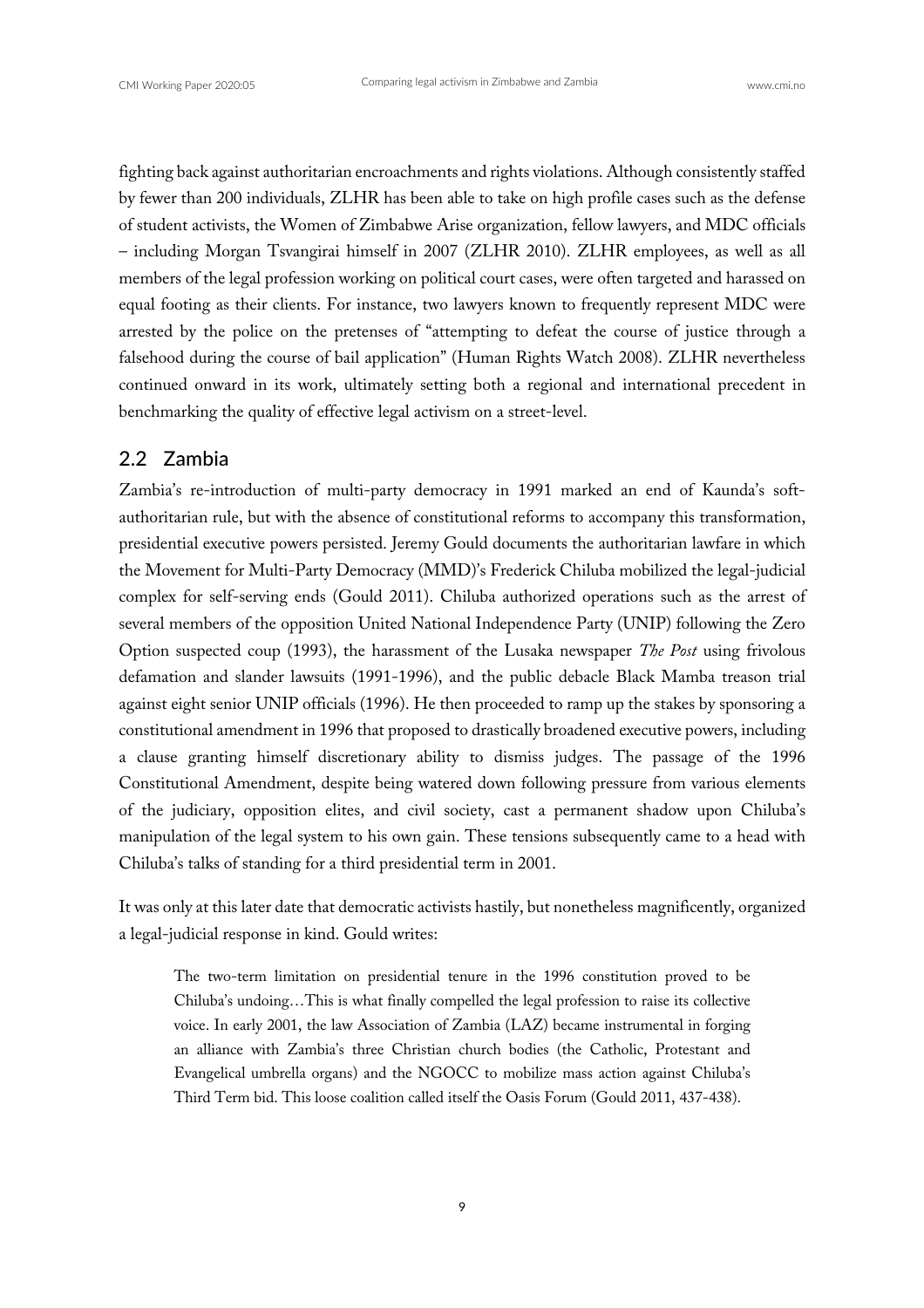The Oasis Forum set the foundation of legal activism aimed to preserve Zambian democracy. Whereas prior actors had conducted piecemeal actions to mitigate the effects of MMD's legal encroachments – e.g., Secretary General of the Zambian Democratic Congress Derrick Chitala's twofold attempts to instigate judicial review against the 1996 Constitutional Amendment and several prominent constitutional lawyers' rallies to aid the defendants of the Black Mamba trial – the Oasis Forum held frequent mass public meetings with civic actors and politicians to coordinate the "No Third Term Campaign". The No Third Term Campaign largely relied on what could be classified as a means of socio-discursive lawfare – public pressure and awareness in order to protect the integrity of the law – in ensuring Chiluba remained bound to the Constitution's two-term limit. The Oasis Forum-led street protests of citizens wearing green ribbons and behind the scenes threats of MMD members of parliaments seeking to defect subsequently forced Chiluba to step down. The Oasis Forum's preeminence eventually came to an end following an embezzlement scandal and financial mismanagement in 2006. Writing in parallel with Gould and in hindsight, Sishuwa provides an alternative interpretation of the Oasis Forum's legacy (Sishuwa 2020). He shows that other elements undermined Chiluba's attempt at a third term, most notably high-level officials and Members of Parliament internal to Chiluba's MMD, as well as a military resistance to Chiluba's third term. Given the existence of these two factors, it is perhaps not surprising that Chiluba privately stated that he was unafraid of the pressure that members of the legal profession and civil society was placing on him (Ibid). Arguably, given Zambia's democratic space since the political transition of 1991, the development of a culture of legal activism may be regarded as less pressing. Nevertheless, the Oasis Forum's shortcomings and embeddedness within otherwise abundant areas of democratic space attest to the unrefined nature of democratic lawfare practiced in Zambia.

The election of the Patriotic Front (PF) in 2011, which largely rode on the civil society platforms and governance concerns, ironically had the effect of clamping on civic space. The PF took a multipronged approach in relation to dealing with critical CSOs. On the one hand, it sought to co-opt those who were willing to join its ranks. This had the effect of weakening and diluting the voice of CSOs and casting doubt upon its legitimacy. On the other hand, the PF aggressively persecuted CSO critics it could not co-opt.5 To further clamp on civic space, the PF decided in 2012 to implement the Non-Governmental Organisations Act passed but not implemented by the MMD government in 2009. The Act imposed onerous registration requirements that would effectively bring NGOs under

<sup>5</sup> The arrest and prosecution of Foundation for Democratic Process (FODEP) Executive Director, MacDonald Chipenzi for spreading false news against government, for example, should be under from this perspective. See the case of MacDonald Chipenzi and Others v The People HRP/03/2014 (Judgment of 4 December 2014)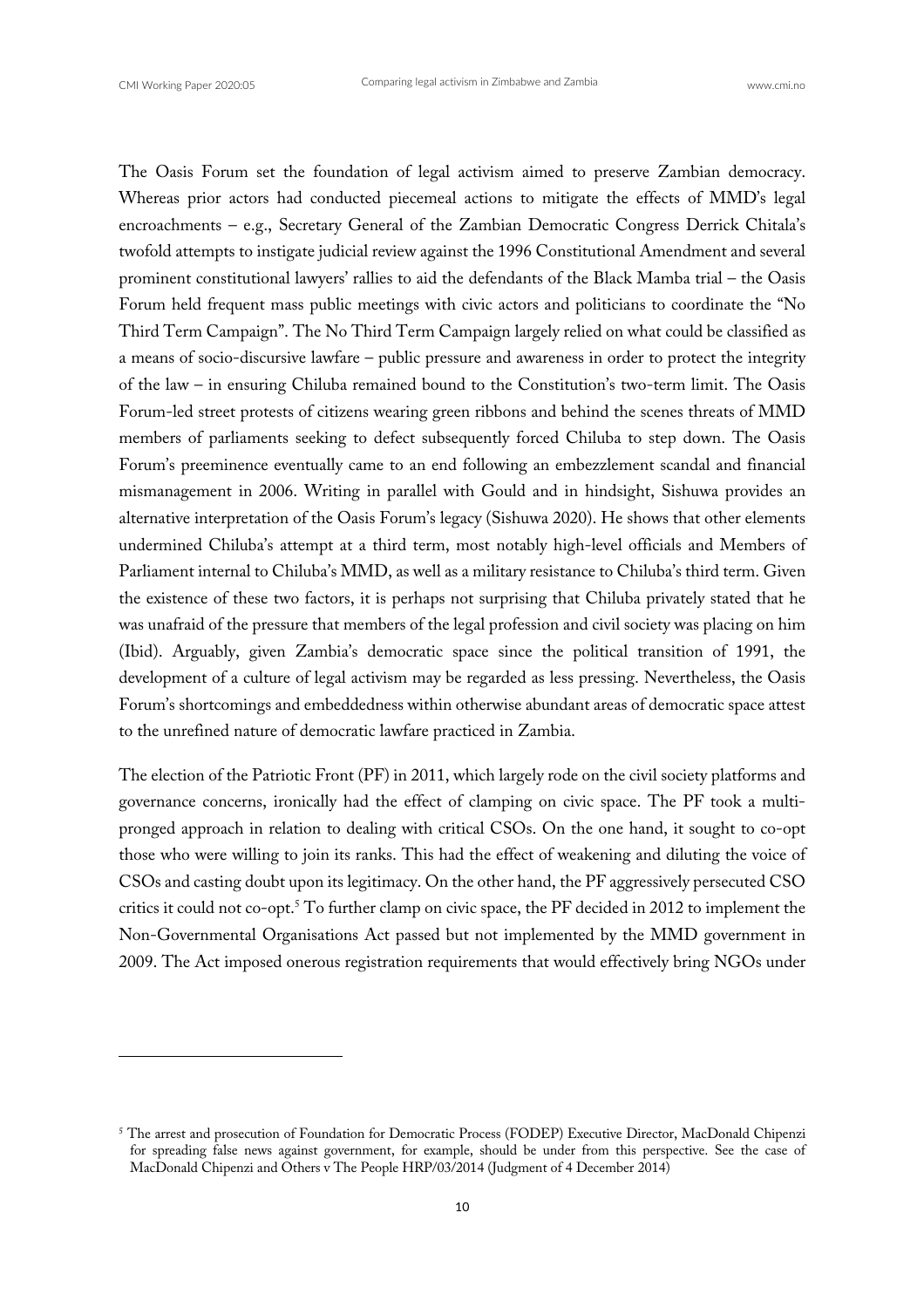the control of the government. More specifically, the PF government targeted the Law Association of Zambia, twice attempting to either disband it through legislation or sponsor a splinter association.6

The authoritarian tendencies of the PF government not only sought to undermine the capacity of CSOs to mobilise, but is also manifested in various attempts at undermining independent public institutions. Most notably, and displaying the use of legal mechanism so prevalent in processes of democratic backsliding across the globe, the judiciary has been the subject of intimidation and cooptation. To illustrate, in 2012, President Sata suspended and commenced the process to remove from office three judges who had made decisions against the business interests of his allies (Ndulo 2018). The establishment of a new Constitutional Court, without a transparent appointment system of judges, has allowed the government to pack the Court, which handles almost all political cases, with pliant judges.<sup>7</sup> In 2019, the government forced the resignation of the acting Auditor General, who had revealed massive cases of corruption,<sup>8</sup> The director and board members of the Financial Intelligence Centre, which had been effective in uncovering cases of corruption by government officials, were targeted by the government from 2016 to 2019, when the government refused to renew the terms of office of the board members.<sup>9</sup> To further entrench its stranglehold on civic space, the PF government in June 2019, drafted a Constitutional Amendment Bill (commonly known as Bill 10),<sup>10</sup> which seeks to increase presidential powers and further undermine the role of the other arms of government and oversight institutions.11

It is under these circumstances of constrained civic space that activist CSOs appear to be reviving the erstwhile vigor, though with limited capacity, resources and success. The civics are currently engaged in several attempts to broaden civic space and confront the government's authoritarian tendencies. The establishment of Chapter One Foundation, a public interest litigation firm trying to mirror the ZLHR, in 2019, gives expression to this spirit. Chapter One Foundation and LAZ have been instrumental in mobilizing against Bill 10, by both petitioning the Courts to block it and holding public forums to sensitise the people.<sup>12</sup> It should be noted that although many CSOs have been weakened since 2011 when the PF assumed office, this has not prevented some of them from waking up from that slumber and are now, with limited capacity, mobilizing to expand political space.

<sup>6</sup> Anonymous, former President Law Association of Zambia and legal activist, Lusaka, April 2020. 7 Article 127 Constitution (Amendment) Act no. 2 of 2016

<sup>8</sup> https://diggers.news/local/2018/06/29/state-house-downplays-resignation-of-auditor-general/

<sup>9</sup> https://www.lusakatimes.com/2019/09/10/fic-boss-john-kasanga-fired/

<sup>10</sup> Constitution of Zambia (Amendment) Bill No. 10 of 2019

 $11$  Ibid.

<sup>&</sup>lt;sup>12</sup> See the case of Law Association of Zambia and Chapter One Foundation Limited v Attorney General 2019/CCZ/0013/0014. For a discussion of the case, see Pamela T Sambo and O'Brien Kaaba (2020). It should be pointed out, however, that in July 2020, a new LAZ Council came into office and so far shows less commitment to champion the rule of law.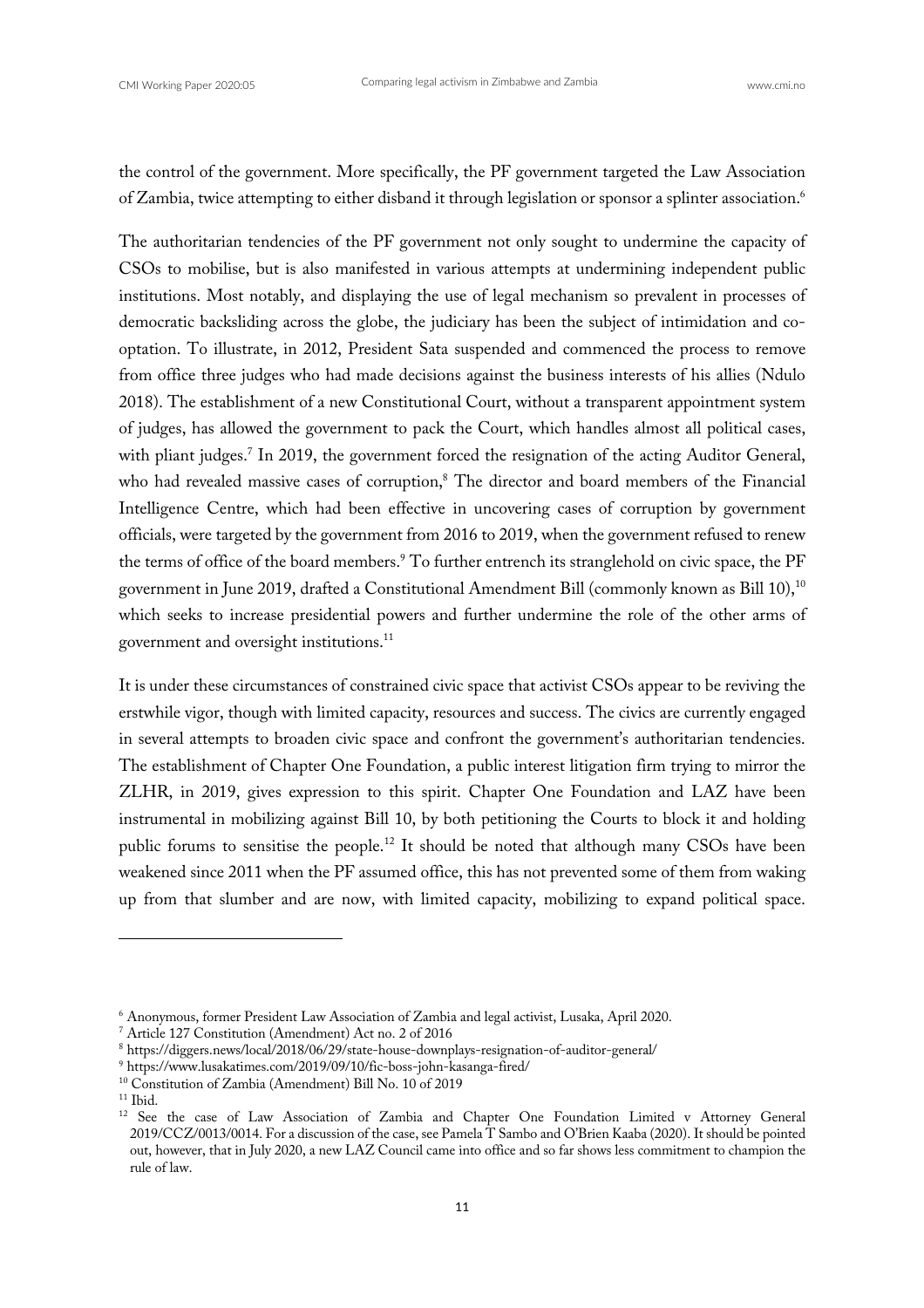Considering that the government has been increasingly using legal mechanisms to target civil society and to shrink political space, CSOs are increasingly reviving legal activism in trying to contain the encroaching authoritarian tendencies of government.

The question of timing looms over Zambia's legal activists now more than ever. It appears inevitable that they will need to adapt to the threats against democracy posed by an ever-transgressing PF leading up to the heavily contested 2021 presidential election.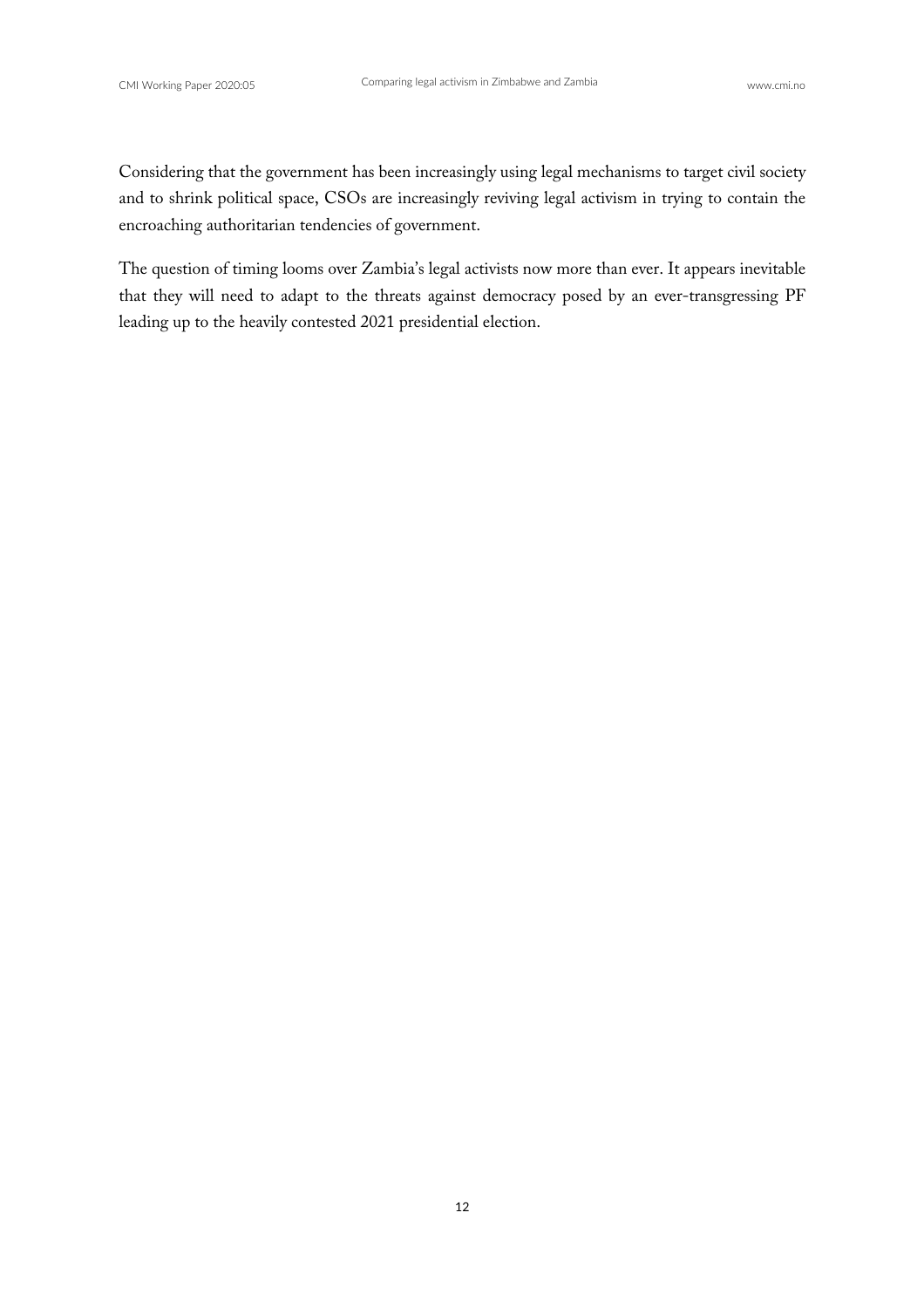# 3 Legal Education and Professionalism

Salisbury, capital of Southern Rhodesia (Zimbabwe), was the hub of the Central African Federation. The Federal Parliament was based there, as well as the only university for Northern Rhodesia and Nyasaland (current day Zambia and Malawi). Possessing a history of settler colonialism, Southern Rhodesia developed a much higher state capacity than other colonial states. It had a strong and welleducated judiciary which judgments still set precedent to date. The protracted liberation war (1965- 1980) resulted in radical activism. Mugabe, a strong believer in education, invested heavily in this sector, expanding schooling for the African population while leaving the previous white elite schools in place. The University of Zimbabwe became an intellectual hub, but also a hotbed for radical thought, protest and activism. This in turn shaped the law school. The spokesperson of MDC, a lawyer himself, gained experienced by being a student leader in the 1990s protests against ZANU-PF authoritarian rule. By then 'academic space was infiltrated, killed and there was a paucity of critical research.'13 One place of continued independent thought was the UZ's law school which 'employed some radical Marxist-Leninist lecturers, who taught us how to fight the system.<sup>'14</sup> Graduates from UZ's law school were not only prepared for corporate law, but because of heavy donor investment in Zimbabwe's legal sector (see below) graduates had options to become human rights or constitutional lawyers, or to be active in legal aid. Specialization was an option in Zimbabwe. Moreover, those who opted to become corporate lawyers receive the necessary support to engage in public litigation.<sup>15</sup> The University of Zimbabwe was impacted by SAP and economic crisis from 2000s onward, which has resulted in a brain drain as well as law lecturers working part-time in combination with private practice. In the words of a senior lecturer: 'currently the faculty is under very young leadership… we are the oldest university but with the youngest faculty. That has a bearing on the kind of legal education we provide to young ones.'<sup>16</sup>

By contrast, Zambia's liberation struggle was short-lived. After the dissolvement of the Federation and Zambia's independence Kaunda invested in education, but favoured egalitarian system rather than the elitist approach as in Zimbabwe. The University of Zambia (UNZA) was established in 1966 and the programme of legal education commenced in 1967, producing the first graduates in the early 1970s. Zambia's official ideology was Kaunda's Humanism. This led to a scenario, where according to Chan the rights-based approach became limited:

<sup>&</sup>lt;sup>13</sup> Anonymous, former political party spokesperson, interview by author, Harare, November 2018.  $14$  Ibid.

<sup>15</sup> Anonymous, several corporate lawyers, Harare, November 2018.

<sup>16</sup> Anonymous, Senior Law Lectures at University of Zimbabwe, 27 November 2019.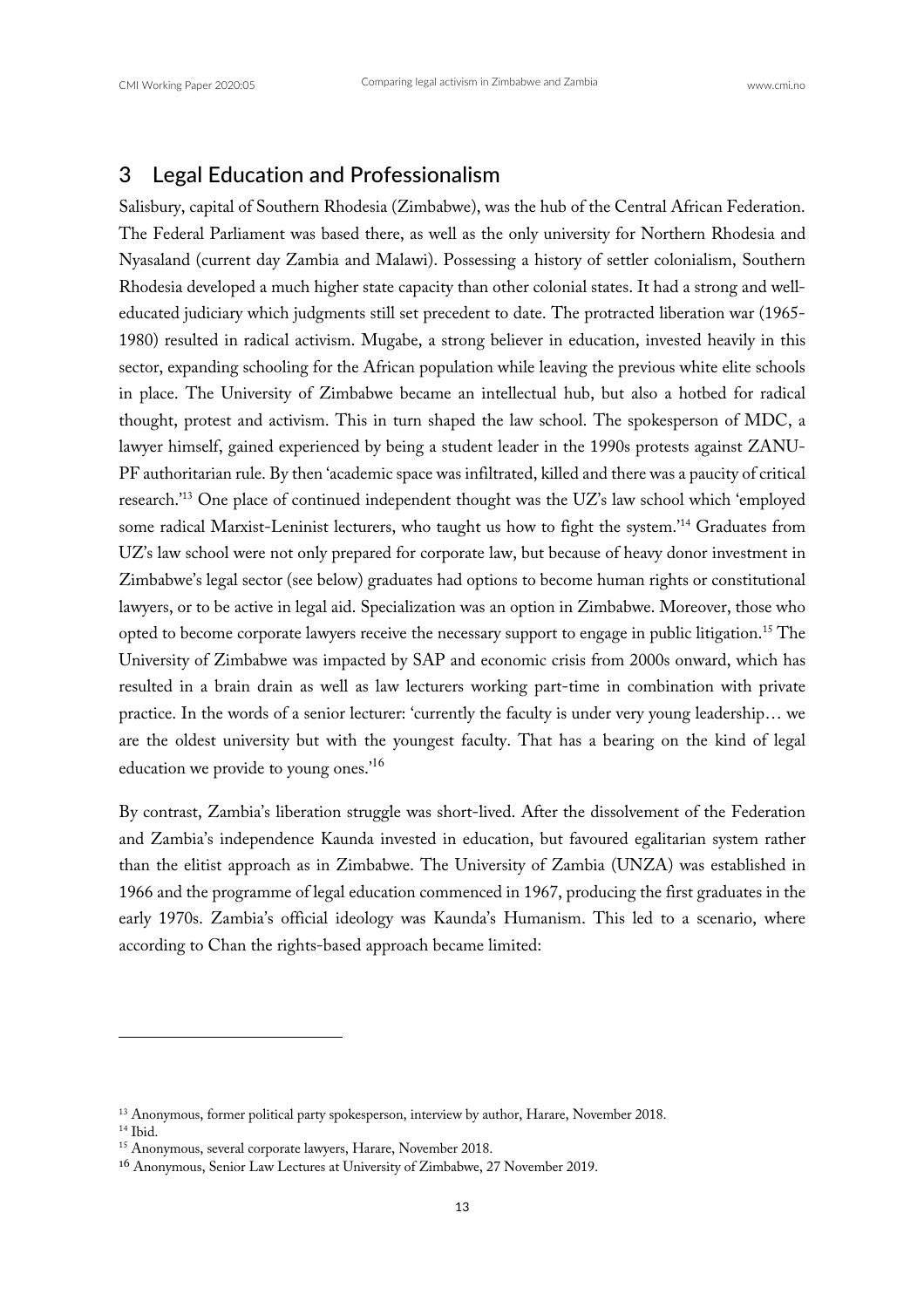[...] the language of Zambian politics is not about rights. Perhaps this is the legacy of Kenneth Kaunda and his moralizing philosophy of Humanism. The language of Zambian politics is about the internal morality of the nation – which it is the role of the state to safeguard. Morality is, however, often personalized, so that debate becomes an inquisition as to which person is moral or immoral, and it is the role of the state to punish those persons found immoral as verified by constitutional provisions (Chan 2013, 14).

The brief era of radicalism at UNZA during the 1970s was mainly fed by the lecturers who were part of the southern African liberation movements, notably ANC in exile (Hugh MacMillan 2014). After Zambia lost its position as a frontline state and combined with the effects of a sharp economic downturn in the 1980s and neo-liberal reforms of the 1990s, radicalism at UNZA waned. From 1980s the emphasis was on corporate management of UNZA, UNIP political interference increased and, aided by depleted salaries, the brain drain set in. Law education was now mostly geared towards the production of corporate lawyers and government bureaucracy. In reality, there was no market for specialization in Zambia. Human right interest during the 1990s was mostly based on individual action of lawyers/lecturers like Prof Chanda and through the Law Association of Zambia (LAZ). In the instance of the OASIS Forum activism, lawyers unusually acted as a collective. Lack of emphasis on postgraduate studies at UNZA equally explains the absence of specialization and intellectualism. Those Zambian legal scholars who studied abroad, were far more exposed to human rights law and legal activism. These include former UNZA lecturer, Muna Ndulo, who remains an influential thinker from abroad by advising LAZ and supervising and mentoring Zambian academics.

Not only is there a general lack of interest in law and society, but as noted above, it was never as urgent given Zambia's democratic space. Legal activism was strong around the end of the UNIP, oneparty era, but lost momentum with the democratic turn. With an increase of authoritarianism since 2011, human rights law has found a place in Zambia but without the structures that are place in Zimbabwe and other countries in the region.<sup>17</sup> It has marked a shift in legal activism. In recent years, UNZA has introduced human rights and environmental law, with a (re) emphasis on the connection between law and society.18 Also the emergence of public interest litigation organisations, like Chapter One Foundation, which utilizes regional structures like Amnesty International, OSISA and ZLHR. The difference between donor support for legal activists in both countries is striking and partially explains the levels of engagement. As will be elaborated below, while Zimbabwean civil society organisations still receive significant amounts of funding from western donors given the political and

<sup>17</sup> Anonymous, former President Law Association of Zambia and legal activist, Lusaka, April 2020

<sup>18</sup> Anonymous, Lecturer at University of Zambia, Lusaka, April 2020.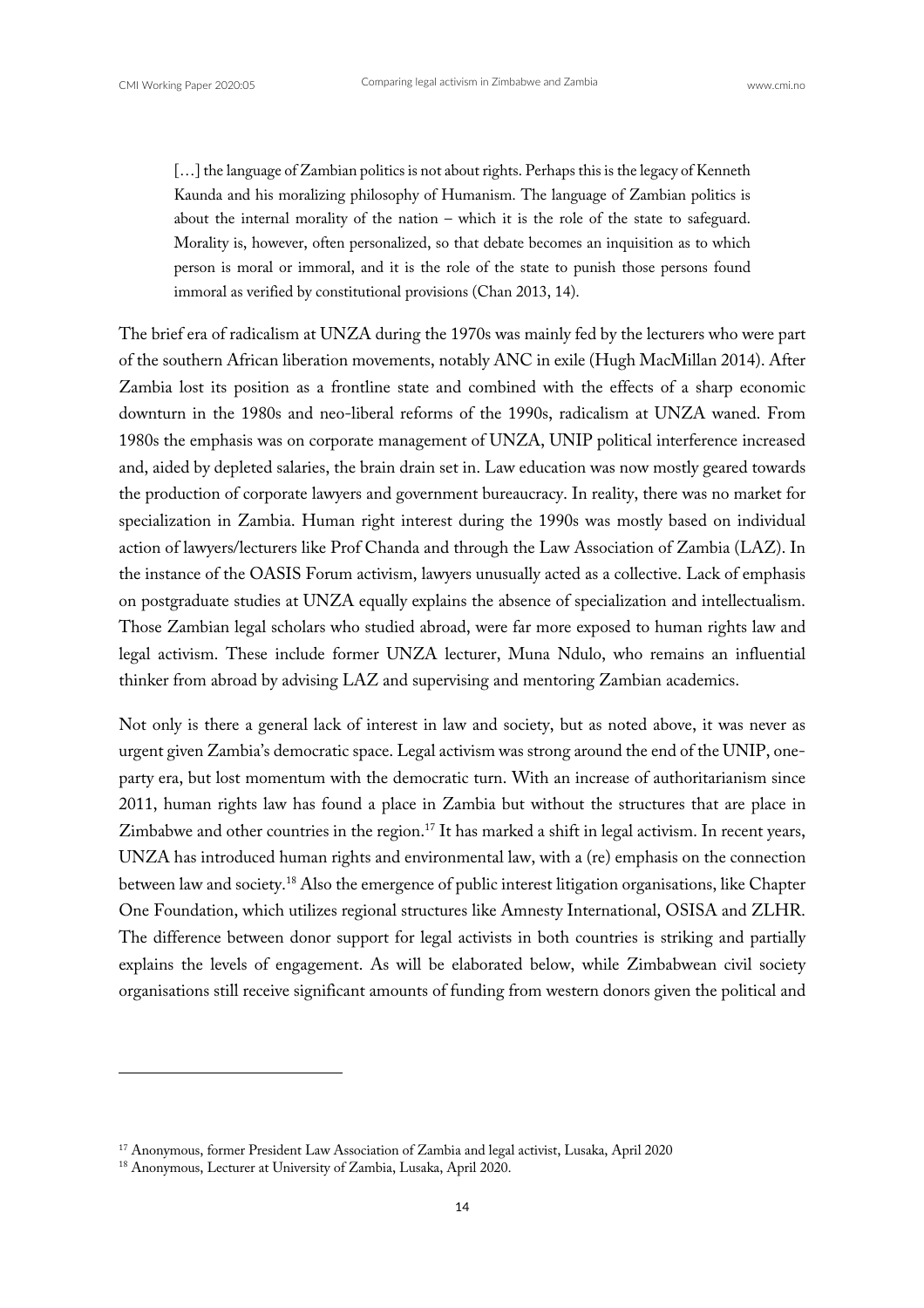economic situation, the funding to Zambian civil society has significantly diminished over the years following its democratic trajectory and attainment of lower middle-income country status.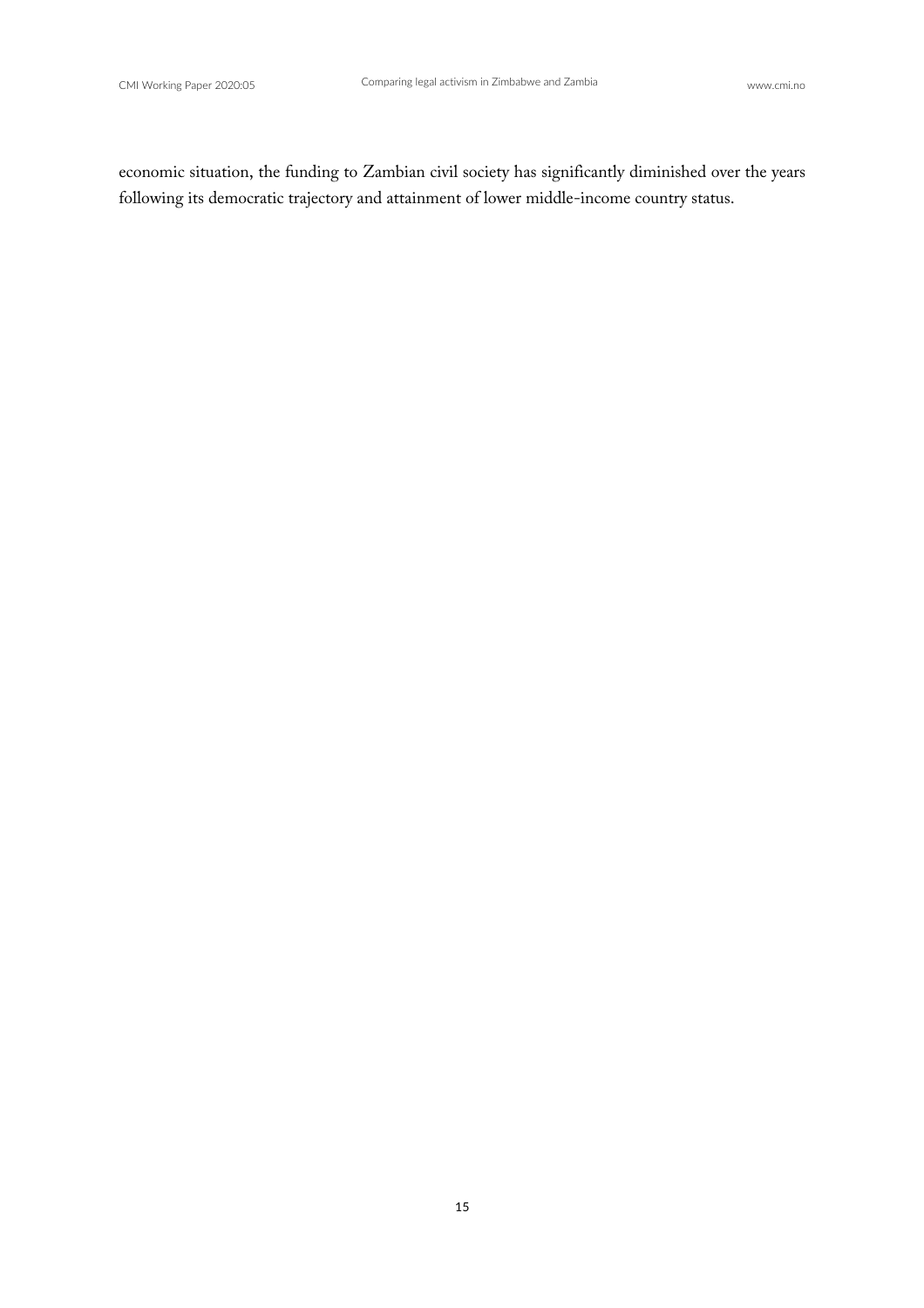#### 4 Activism and Donor Funding

#### 4.1 Zimbabwe

Legal activists in Zimbabwe usually operate through civil society organizations or professional bodies like the Law Society of Zimbabwe. These invariably have limited capacity to raise internal resources for the scale of activism needed. The Zimbabwean government does not fund civil society organisations. As a result, many civic organisations rely heavily on foreign funding to run their programmes. This collaboration between Zimbabwean CSOs and foreign funding agencies goes several years back into the colonial history of the country. For example, the National Association of Non-Governmental Organizations (NANGO) which was founded in 1962, while Zimbabwe was still under colonial rule, was heavily funded by some international donors such as the EU and the German Development Cooperation (EU 2013, 8).

The funding has generally been increasing over the years and has allowed CSOs in Zimbabwe to be well organized and coordinated. (Ibid) For example, between 2009 and 2019, the EU and its member states provided to Zimbabwe, mainly through CSOs, more than \$1 billion in development assistance focused mostly on the provision of social services and food security, reinforcing democratic institutions, and fostering economic recovery. (EU 2019) The EU and the UK have been the largest donors to Zimbabwe, not only in terms of providing funding for social services but also contributing significant funding to CSOs in form of democracy and governance support. Apart from these two, the Swedish government contributed around \$170 million to democracy support programmes, while Norway contributed \$60 million between 2009 and 2019 (ibid., 19). The other major donors who provide significant support to CSOs in Zimbabwe include USAID, Netherlands, Switzerland, Denmark, Germany, Czech Republic, Australia, Norway, and UN Agencies such as the UNDP (Ibid). CSOs such as the Law Society of Zimbabwe and the Zimbabwe Lawyers for Human Rights (ZLHR), which have been at the heart of legal activism, have received significant funding over the years, which has enabled them to develop into vibrant and resilient institutions, with capacity to resist encroachment or capture by the ruling government.<sup>19</sup> Apart from funding staff and overhead costs, donor support has given such CSOs international exposure and unparalleled technical skills, which have allowed the activists to bring the democratic issues affecting Zimbabwe successfully to international fora such as the African Commission on Human and Peoples' Rights and various UN human rights process.<sup>20</sup> The heavy reliance on donor funding has, however, exposed CSOs to criticism and attacks from the ruling ZANU-PF, accusing them of supporting the Western agenda

<sup>19</sup> Anonymous, legal activist and scholar, interview by author, Harare, 25 November 2019; and Anonymous, director of Zimbabwean legal organization, interview by author, Harare, 27 November 2019.

 $20$  Ibid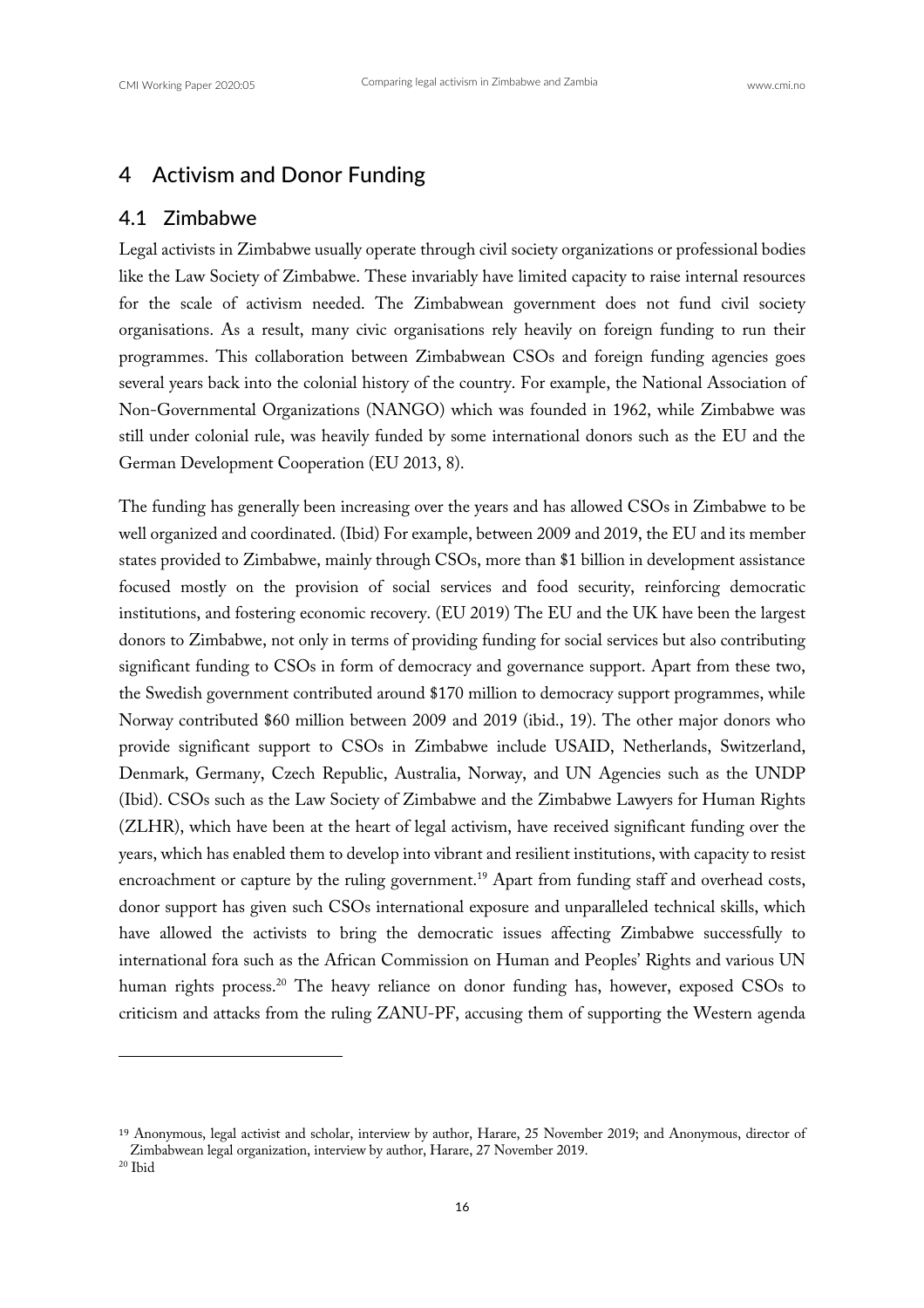of regime change,<sup>21</sup> or as one activist has stated: 'They are often accused of being mouth pieces for donors.'22

The volume and nature of donor support in Zimbabwe is often influenced by political developments in Zimbabwe, as well as policy changes in the donor countries. Between 2000 and 2008, following the ZANU-PF land invasions from white farmers, gross human rights violations, and generalized democratic backsliding, foreign donors substantially increased funding to CSOs. Most of the funding went towards supporting the human rights and democracy agenda in Zimbabwe. During this period, emphasis was place on good governance, accountability, human rights and electoral integrity support (EU 2019, 13). This was a golden period for CSOs as they acted as a major player in fighting for the restoration of democratic government. However, following the Government of National Unit that was established after the disputed elections in 2008, and the ensuing relative stability, there was a reduction in donor funding for activist CSOs (Sachikonye 2019). The reduction in donor funding was further affected by the elaboration of the constitution in 2013 and the holding of elections in the same year, generally considered to have been a reflection of the will of the people. Following the adoption of a new constitution and successful 2013 elections, many donors, including the EU, moved towards an agenda of re-engagement with the Zimbabwean government, viewing these developments as a marked improvement in the right direction (EU 2019). The donors took the view that the government needed to take a leading role in order to achieve necessary political reforms towards democratization. This had the consequence of reduced funding to CSOs and dedicating some resources to direct engagement with the government by the donors (Sachikonye 2019, 4).

The recent reductions in funding to CSOs has coincided with budget cuts in most Western countries, arising from growing skepticism about the value and effectiveness of foreign aid. This situation has also been compounded by a growing skepticism and backlash against democracy related funding. (EU, 2019, Hyde, 2020). It is estimated that since 2008, there has been a reduction of about 80 percent funding to activist CSOs by donors (Sachikonye 2019, 4). The ZLHR, for example, had an annual budget of about \$5million for its operations and overheads, which was fully met by donors until 2013. Since then, the funding has been declining and in 2019, it only managed to secure \$3million.<sup>23</sup> Despite this reduction, compared to other Sub-Saharan African countries, Zimbabwean CSOs are still receiving substantial donor funds and are still vibrant.<sup>24</sup>

<sup>&</sup>lt;sup>21</sup> Dutch Ambassador to Zimbabwe, interview, Harare, 28 November 2019.<br><sup>22</sup> Anonymous, University law lecturer, Harare, 27 November 2019.<br><sup>23</sup> Anonymous, director for Zimbabwean legal organization, Harare, 27 November 20

<sup>&</sup>lt;sup>24</sup> Anonymous, former director for Zimbabwean legal organization, Harare, 25 November 2019.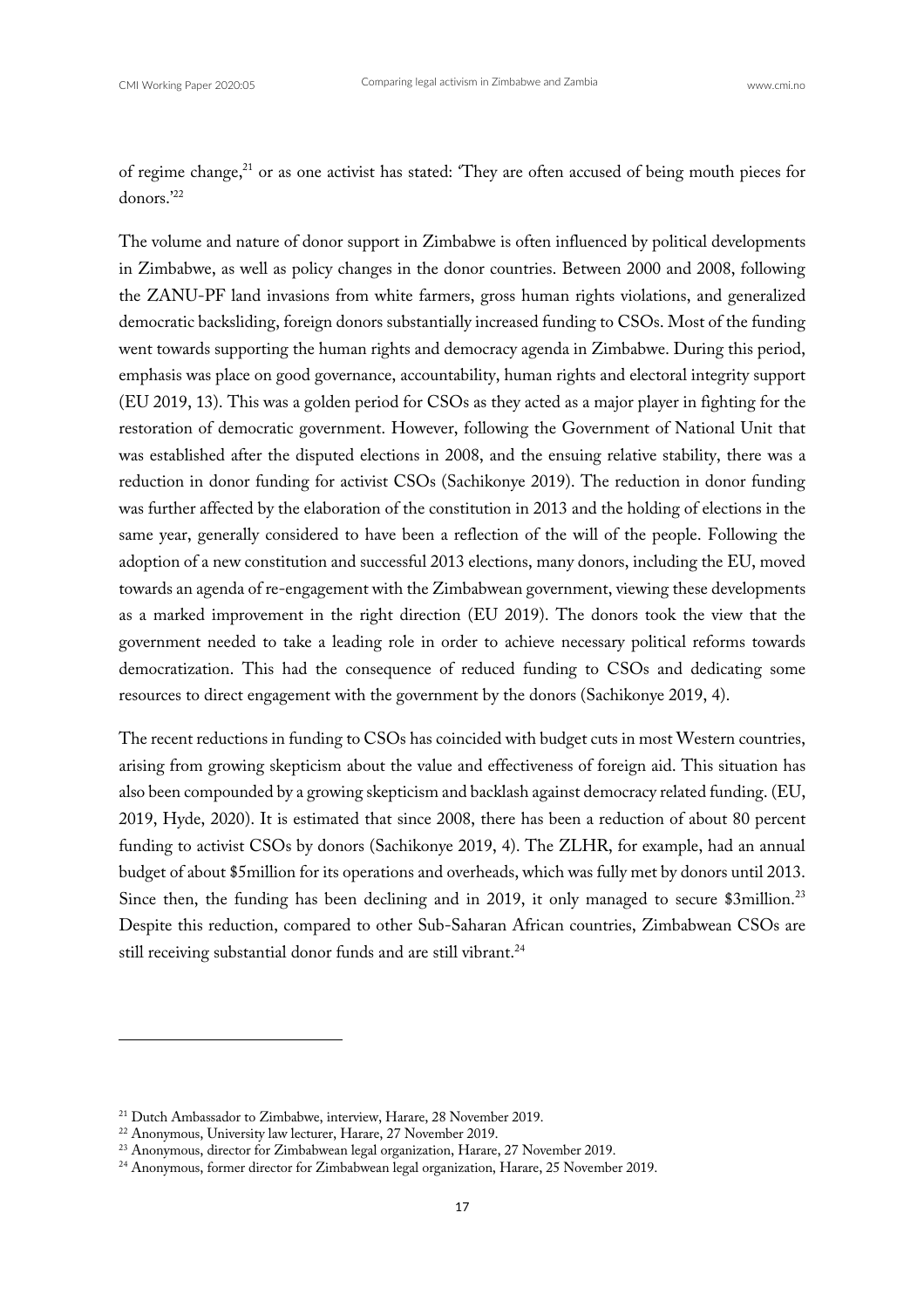#### 4.2 Zambia

Compared with to their counterparts in Zimbabwe, legal activists in Zambia either operate on an individual basis or in collaboration with civil society organizations (with the exception of Chapter One Foundation). They receive little financial support from the Law Association of Zambia and no funding from the Government of Zambia. They have limited capacity to raise internal resources for designated operations. Zambian legal activists are heavily reliant upon foreign donors for support.

The international donor presence in Zambia is lower than in Zimbabwe. Despite Zambia being a top recipient of state-to-state donor aid in the early-to-mid 1990s, it has received less attention and quantity of funding since 2005 (Rakner, 2013). Zambia attained the World Bank status of Middle-Income Country (MICs) in 2011, largely due to sustained economic growth on the back of high copper prices, and thus does not qualify for economic and sectoral support meant for poorer countries. Zambia are not affected by humanitarian crises of comparable scale and urgency compared to neighbouring countries. Zambia also holds a relatively stable democracy and human rights situation compared to others. The 2005 Paris declaration and subsequent donor harmonization paved the way for reductions in the amount of state-to-state funding directly available to the country. The collective donor conclusion, however, may have been drawn to soon given the trend of increasingly authoritarian practices by Zambian ruling parties post- 2011. Some foreign institutions, including those with mission statements designated toward monitoring democratic spaces (e.g., the Carter Center), have begun to pay more attention to this trend. The quantity of donor funding, however, has yet to substantively increase.

Support to the legal-judicial sector, compared with larger sectors such as public health, is a comparatively low priority for existing donors in Zambia. The U.S. government, for instance, paid \$440.48 million dollars in foreign assistance to the country in 2019. Of this funding, \$433.13 million was allocated to the health sector whereas only \$1.5 million was provided to democracy, rights, and governance (US Foreign Assistance 2019). The legal-judicial sector took a percentage split within the total DRG funding. As another example, the World Bank has primarily funded research on Zambia's Commercial Court as a part of its Ease of Doing Business Report (World Bank 2019). Although the World Bank does host occasional programming related to legal-judicial development, its FY19-23 Country Partnership strategy does not list any form of legal or judicial intervention as an objective (World Bank 2018).

International donors may be reluctant to fund legal activists because of recent, high profile diplomatic disputes with the Zambian government. The German Ambassador received a clear rebuke from the ruling party after publicly voicing his disapproval of clauses within the highly controversial Bill 10 Amendment at the end of 2019. The U.S. Ambassador was declared persona non grata for his public speech decrying the status of corruption and the lack of adherence to LGBTQ rights in the country. The act of banishing any diplomat, let alone one originating from one of the country's largest sources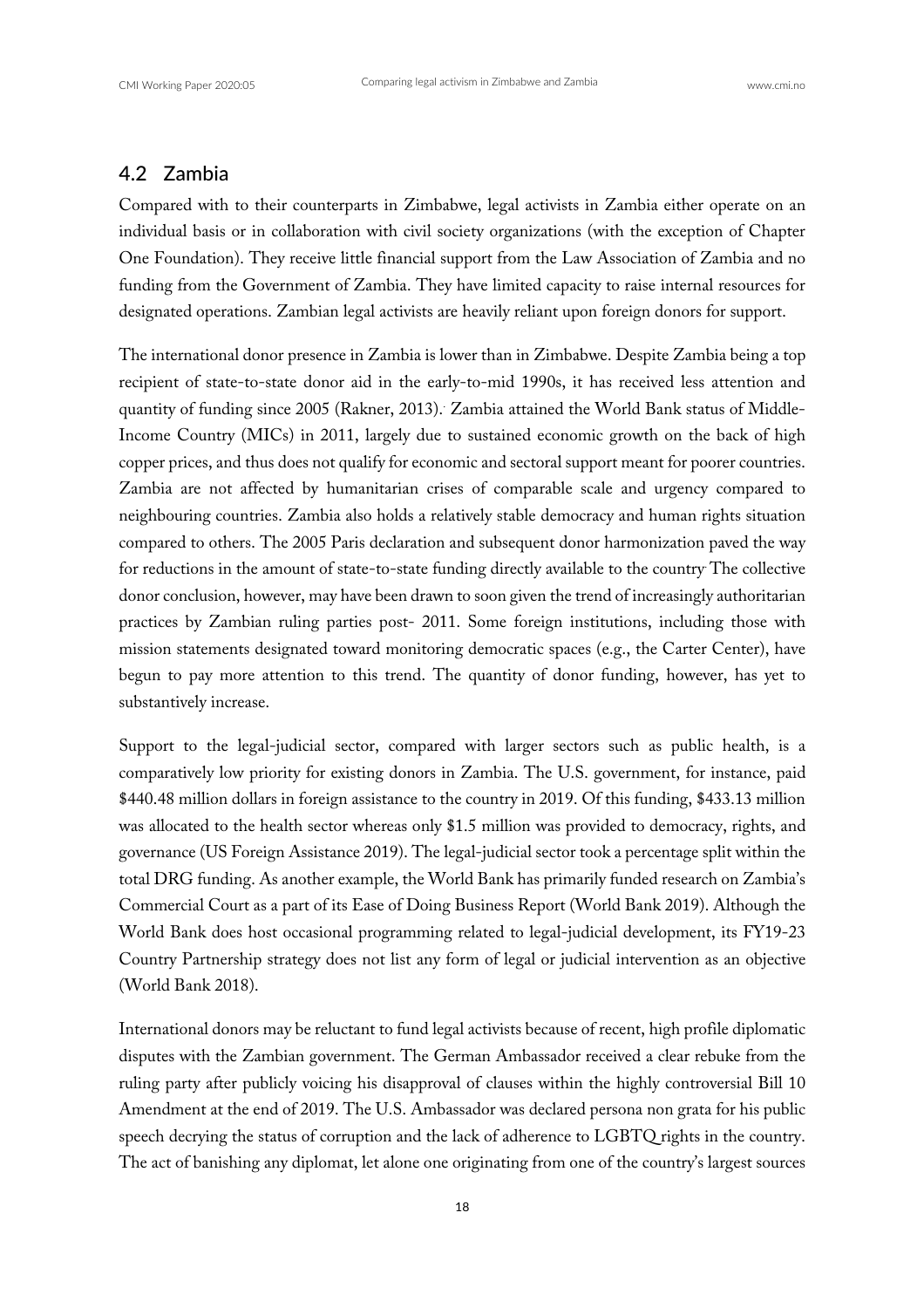of foreign assistance, carried real weight in conveying the ruling party's message of ´asserting sovereignty.' Any attempt to influence the domestic politics of Zambia, but especially in a way that could be tied to the jeopardization of the ruling party's hold on power, would carry the consequences of diplomatic meddling. In this regard, funding legal activism may be considered a no-go zone.

Nevertheless, one of the largest sources of donor funding to the Zambian legal-judicial sector is the Programme for Legal Empowerment and Enhanced Justice Delivery (PLEED) project.<sup>25</sup> A multimillion dollar per year project with plans to continue beyond 2021, PLEED is co-sponsored by the European Union (EU) and the German Agency for International Cooperation (GIZ). PLEED provides critical support for Access to Justice in Zambia, making interventions at all levels of the judiciary, affected constituent communities, and the Legal Aid Board. It is engaged with prison, police, and paralegal training and institutional reform.<sup>26</sup> These tasks, although not directly tied with the ends of any particular sources of legal activism, are nonetheless relevant to advancing public interest law and the legal profession.

PLEED's work at the community and local level and holds high potential for legal activism in the long-term. It partners with civil society organizations such as the Danish Institute for Human Rights (DIHR) and UP Zambia, both of which retain lawyers or legal advisors on their staff. Such collaboration, albeit bringing an indirect stream of funding, nonetheless highlights a linkage between public interest legal professionals and broader civil society. Experience and training for lawyers along this line of work may build future capacity for activist purposes. An informant described PLEED as emblematic of international donors' overall strategy of shifting away from direct intervention upon any sector related to governance and instead toward the fostering of endogenous changes through civil society and broad-based movements.<sup>27</sup> Even though the Zimbabwean ZANU-PF has caught on and criticized this strategy, the Zambian PF has yet to do so. It is through this fashion that an indigenous Zambian strain of legal activism may potentially arise. Yet, in the short term, with donors cowed from diplomatic backlash and existing activists underfunded, legal activism cannot be sustained without significant increases in external support.

<sup>25</sup> Anonymous, Legal Advisor at International Human Rights NGO in Zambia, Lusaka, April 2020.

<sup>&</sup>lt;sup>26</sup> Anonymous, Legal Advisor at International Human Rights NGO in Zambia, Lusaka, April 2020.<br><sup>27</sup> Anonymous, Donor for PLEED, Lusaka, April 2020.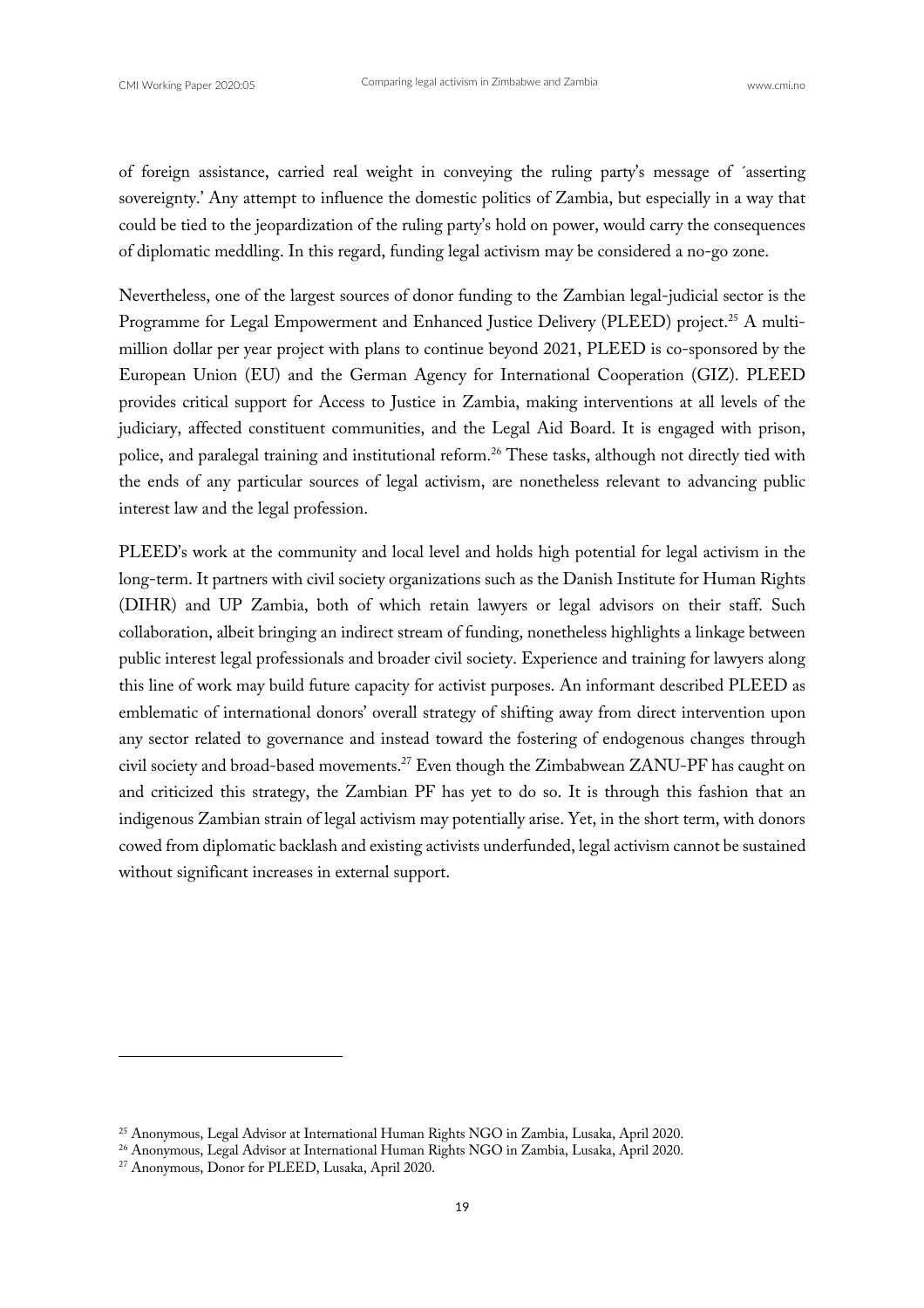# 5 Legal-Judicial Operations

Legal activism occurs within a specific legal system, professional culture and country context. Legal rules, for example, of legal standing, determine who can file an action in court and the existing scope for public interest litigation. Restrictive rules of standing entail that very few cases of public interest litigation can be lawfully undertaken. Professional culture relates to the values the profession lives by and shape their interactions with the larger community and inter se. In a culture where the legal profession is narrowly focusing on the interests of the regulation of lawyers, it may develop practice rules that inhibit legal activism and further embolden a culture of detachment from larger societal concerns. As will be discussed below, Zimbabwean law appears expansive in scope in terms of legal standing and, as a result, legal activists can take up matters of public interest litigation. The Zimbabwean legal profession also seems to be more outward looking and continually engaging in matters of public interest. The Zambian law, in contrast, is restrictive on legal standing especially when it comes to human rights matters. The Zambian legal profession also seems to be more inward looking and detached from political contestations. In comparing the specific examples of operations of legal activism, it will be shown how these play a role in shaping the extent and possibly success of enlarging political space through legal activism.

#### 5.1 Zimbabwe

Activist CSOs and individuals in Zimbabwe have been at the heart of expanding political space or staving off diminishing political space. They have been very active in the process of constitutional reform and the enacting of a relatively more progressive constitution, public interest litigation about enforcement of human rights, urging for a transparent, accountable, fair and democratic electoral processes as well as shining the spotlight before international fora on the situation in Zimbabwe. In defending human rights, CSOs, especially the Zimbabwe Lawyers for Human Rights (ZLHR), have defended activists who have been persecuted, tortured or detained for criticizing the ZANU-PF regime. This has often meant providing legal representation (both locally and before international human rights bodies), providing safe homes for safe-havening activists, and in extreme cases, facilitating the rescue of activists into other jurisdictions.<sup>28</sup> In many cases, the victims were awarded compensation.<sup>29</sup>

The success of legal activism in this respect is partly due to permissive rules of standing under Zimbabwean law, which allow for public interest litigation, as well as a legal culture that is broadly engaged in public discourses. In terms of legal standing (locus standi), the Zimbabwean Constitution

<sup>&</sup>lt;sup>28</sup> Anonymous, former director at Zimbabwean legal organization, Harare, 25 November 2019; Anonymous, director at Zimbabwean legal organization, Harare, 27 November 2019.

<sup>29</sup> Anonymous, director at Zimbabwean legal organization, Harare, 27 November 2019.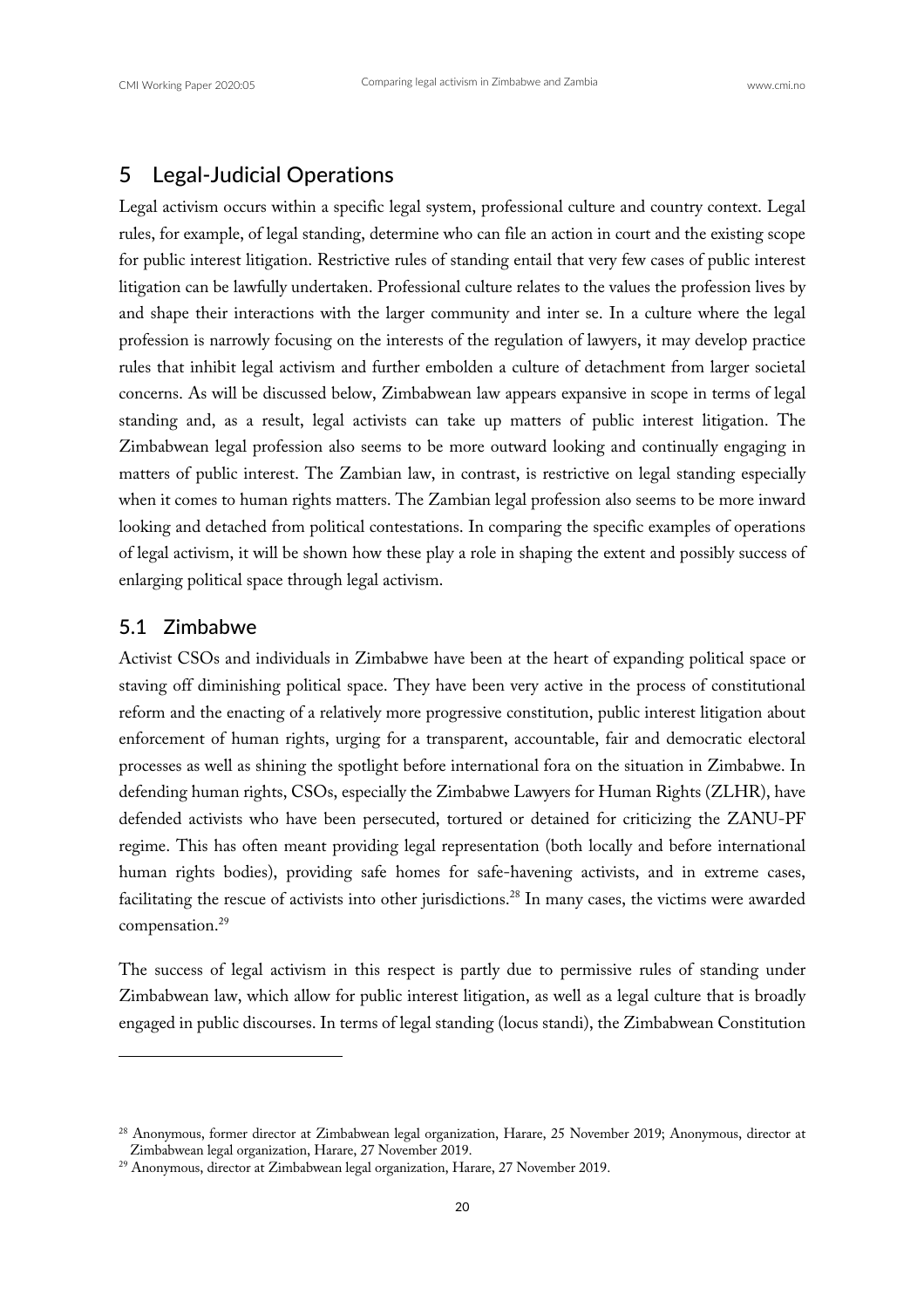is expansive in allowing several interested categories of persons to commence an action in order to vindicate constitutional rights. Those competent to commence action are: a) any person acting in their own interests; b) any person acting on behalf of another person who cannot act for themselves; c) any person acting as a member, or in the interests, of a group or class of persons; d) any person acting in the public interest; or e) any association acting in the interests of its members.<sup>30</sup> This broad rule on standing has basically opened a broad avenue for legal activists to bring to court as many human rights and governance cases before the courts. According to a Zimbabwean academician and lawyer, this has made the Zimbabwean Constitution one of the most litigated constitutions in Africa.<sup>31</sup>

The legal culture in the profession in Zimbabwe is also permissive of engagement with larger societal issues of public concern. As a result, in regulating lawyers, the Law Society has even developed a special practicing license for lawyers working in CSOs to enable them to appear in their own right as in-house counsel for those organisations.<sup>32</sup> This has enabled many public interest cases to be taken up by CSOs and allowed for a broad range of issues, ranging from children and women's rights, civil and political rights, as well as environmental rights, to be litigated by specialized CSOs employing experienced and specialized in-house lawyers.<sup>33</sup>

The culture of activism by the legal profession goes back to colonial days when it was common for lawyers to take up cases relating to the liberation struggle before the courts and also some activist lawyers joined the armed struggle. The legal profession has been engaged with public affairs ever since. The same Zimbabwean academician and lawyer believes that what changed at independence for the legal profession was that the profession was no longer fighting with guns, stating: "once we were not fighting with guns, we fought in court."<sup>34</sup> The combination of these factors means that the profession in Zimbabwe is well positioned to play an influential role in fighting for democratic political space.

Perhaps one of the most successful areas of activism, which has left a permanent legacy, is the role of CSOs in the constitution making process in Zimbabwe. The 1980 independence Constitution was generally seen as a compromise document between the freedom fighters and the white minority and, therefore, lacked legitimacy. As a result, it was expected that the Constitution would be reformed to take into account broader wishes of the people. CSOs were in the forefront in urging constitutional

<sup>&</sup>lt;sup>30</sup> Section 85 Constitution of Zimbabwe

<sup>31</sup> Anonymous, University law lecturer, Harare, 27 November 2019.

<sup>&</sup>lt;sup>32</sup> Anonymous, lawyer and activist, Harare, 25 November 2019.

<sup>&</sup>lt;sup>33</sup> Anonymous, director at Zimbabwean legal organization, Harare, 27 November 2019; Anonymous, lawyer and activist, Harare, 25 November 2019. 34 Anonymous, University law lecturer, Harare, 27 November 2019.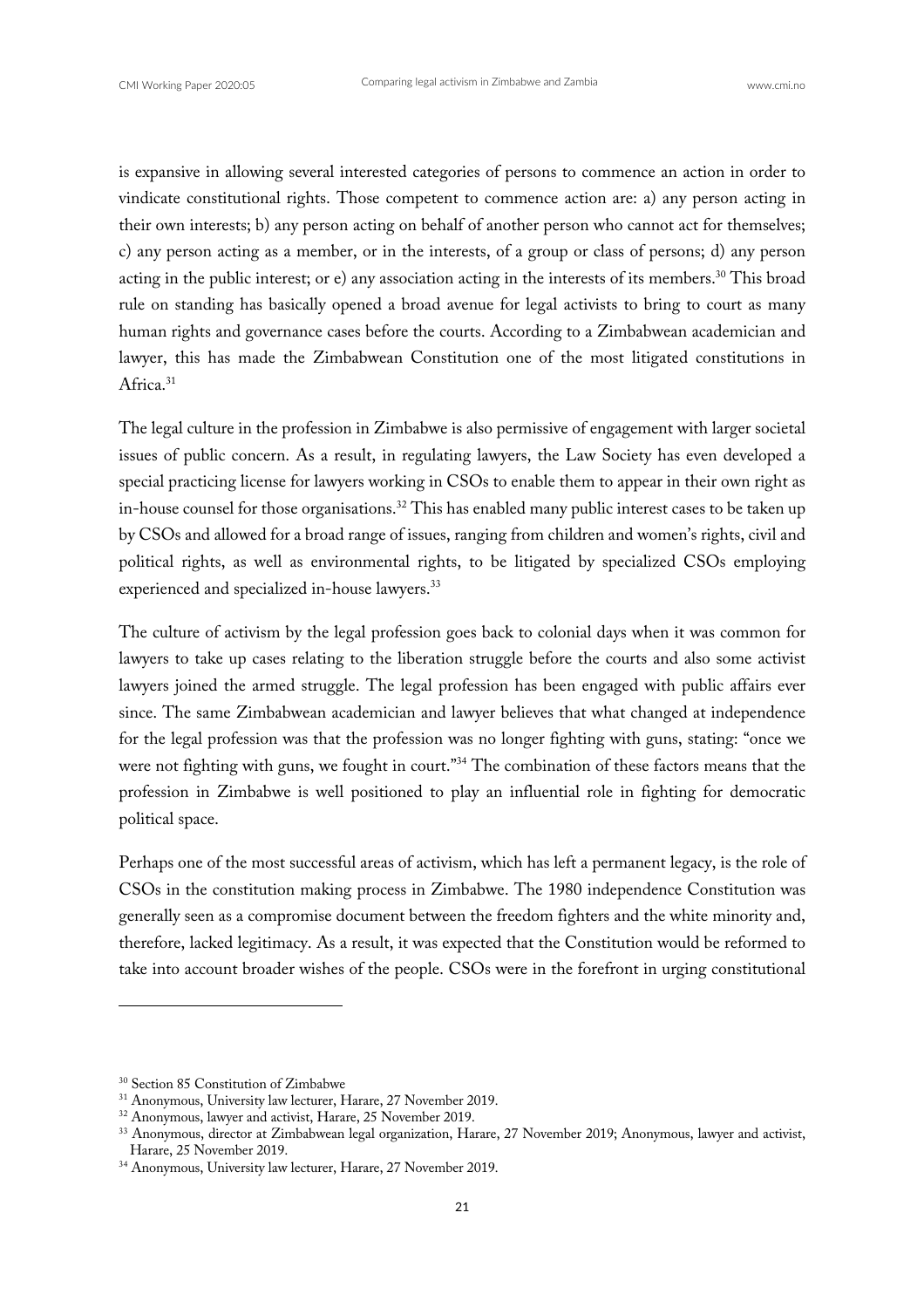reform. In 1997, the CSOs, formed a loose coalition of activist CSOs, churches and trade unions under the name of the National Constitutional Assembly (NCA) (Dorman 2002). The NCA not only broadened the campaign for constitutional reform but drafted a model constitution which it proposed to the government.

The government, however, did not heed and in 1999, launched its own constitution making process. The process was generally perceived as illegitimate as it excluded some key stakeholders and the draft constitution resulting from it did not incorporate some major recommendations from the people. Despite these protests by CSOs, the government went ahead to put the resulting draft constitution to a referendum in February 2000.<sup>35</sup> The NCA campaigned vigorously against the draft constitution and, as a result, the draft constitution failed at the referendum (Mhandara, et al 2003, Dorman 2003). The defeat of the ZANU-PF was a landmark development in post-independence Zimbabwe as "for the first time, the ruling ZANU (PF) party had not been able to impose its chosen policy." (Dorman 2002, 93) These events catalyzed CSOs to raise broader human rights and governance issues, demanding accountability and reform from government.

The CSOs continued to play a key role in subsequent constitutional processes. In 2007 another search for a legitimate and credible constitution was launched by the government. However, this time the process was shrouded in secrecy as only representatives of three parties with representation in parliament were part of the process, that is, the – ZANU PF, the Movement for Democratic Change led by Morgan Tsvangirai (MDC-T) and the Movement for Democratic Change led by Arthur Mutambara (MDC-M). The resulting draft was known as the Kariba Draft Constitution (named after the place where the meetings for the party representatives were had). The NCA rejected the draft, arguing that it lacked legitimacy as it did not mirror the views of the people and that the process was defective (Mhandara, et al. 2003). The 2007 process did not see the light of day and was overtaken by events, as the 2008 elections led to instability and the consequential establishment the a Government of National Unit through the signing of the Global Political Agreement (GPA).The GPA was an interim stabilization mechanism, which in part, required the enactment of a people driven, inclusive and democratic constitution. In pursuit of this, the new constitution making process, as dictated under the GPA, commenced in June 2010.<sup>36</sup> The CSOs played a cardinal role in monitoring the constitution making process, making concerted submissions on cardinal issues and raising the profile of the dialogue. Once drafted, CSOs played a key role in popularizing the draft constitution and campaigning for its acceptance in the referendum in March 2013.

<sup>&</sup>lt;sup>35</sup> Ibid

<sup>36</sup> Ibid.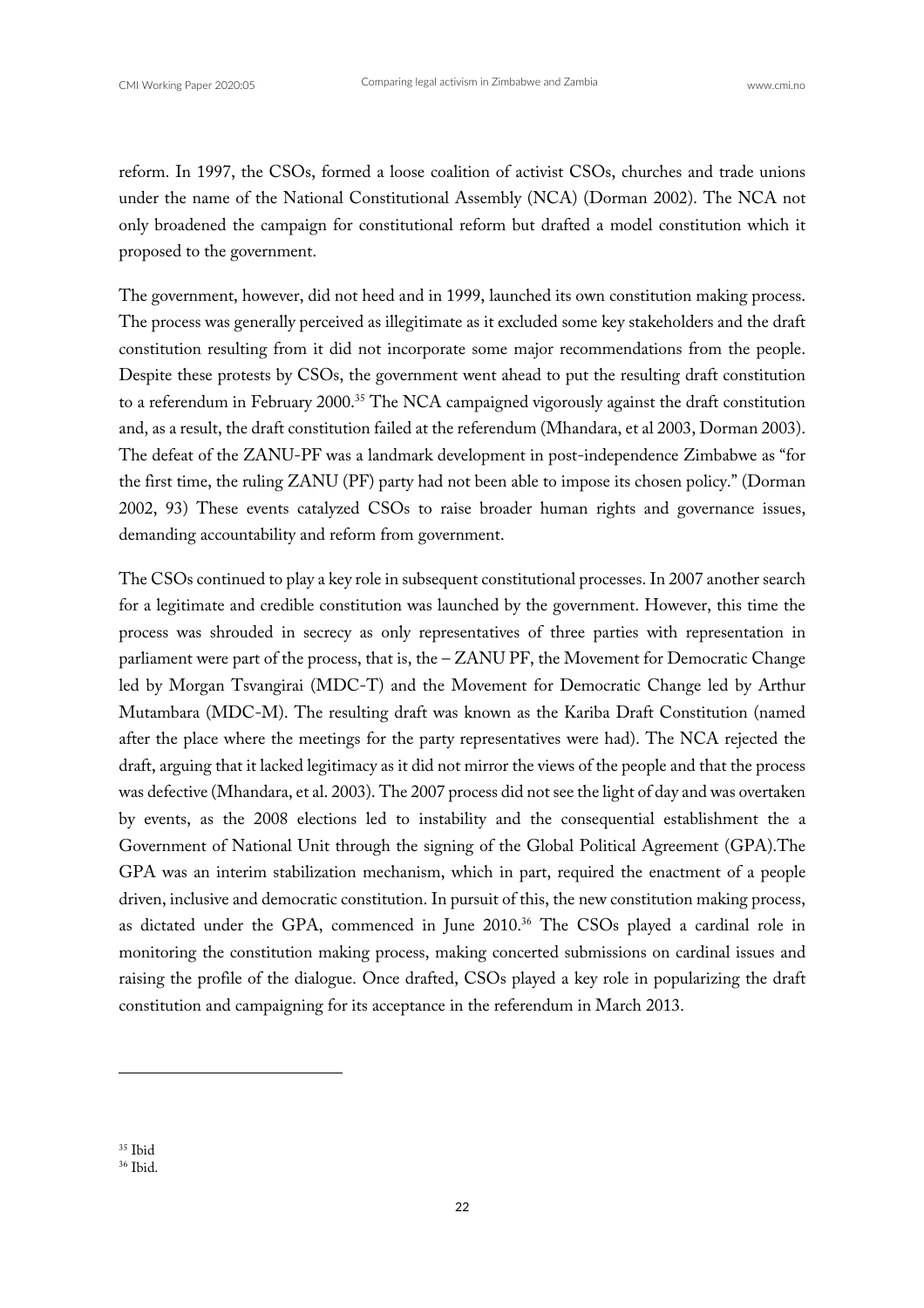The 2013 constitution is seen as fairly progressive as it has expanded the Bill of rights to include social and economic rights, has made the appointment of judges more transparent, and broadened *locus standi* in favour of public interest litigation.<sup>37</sup> The broadening of *locus standi* is perceived as having opened a greater window for activists to undertake several public interest cases to enforce the norms of the constitution.38 The 2013 constitution also provides for a role for CSOs to be consulted in the process of enacting legislation. To this effect, CSOs have been collaborating with parliament in the process of amending, repealing or elaborating new laws in order to align legislation to the new constitution.39 In some cases, CSOs have drafted entire pieces of model legislation and submitted to parliament for adoption. This has been possible on account of the expertise CSOs have built over a long time. $40$ 

#### 5.2 Zambia

In the case of Zambia, both the rules of standing and rules regulating the profession are restrictive. This has tended to narrow the scope of lawyers from engaging in broad causes to enlarge or save shrinking political space. The rule of legal standing in Zambia only allows the person who has suffered or is likely to suffer a violation of their rights to seek a remedy in court. 41This restrictive rule means that activist individuals or CSOs cannot take up broad governance issues unless they align them with some other acceptable ground upon which an action can be brought. This implies that matters of governance cannot be litigated as matters of human rights violations in a broad sense as they can only be seen from the lenses of specific individuals who have suffered harm and not the implications on the entire political spectrum.

The rules that shape the legal culture of lawyers are also restrictive and more focused on protecting the business interests of the profession. The rules of practice prohibit lawyers from taking cases without being paid a fee and further prohibit lawyers working in charitable organisations or CSOs from taking up public cases.42 For example, in the case of *Musa Ahmed Adam Yusuf v Mahtani Group of Companies and Others*, *<sup>43</sup>* the High Court held:

<sup>37</sup> Anonymous, director at Zimbabwean legal organization, Harare, 27 November 2019; Anonymous, legal activist and scholar, Harare, 25 November 2019; Anonymous, lawyer and activist, Harare, 25 November 2019.

<sup>&</sup>lt;sup>38</sup> Anonymous, legal activist and scholar, interview by author, Harare, 25 November 2019; Anonymous, lawyer and activist, Harare, 25 November 2019.

<sup>&</sup>lt;sup>39</sup> Anonymous, University law lecturer, Harare, 27 November 2019; Anonymous, University law lecturer, Harare, 27 November 2019.

<sup>40</sup> Ibid

<sup>&</sup>lt;sup>41</sup> Article 28 Constitution of Zambia 1991. The severity of this has been mitigated a little bit through the 2016 Constitutional Amendment which in article 2 allows any person to protect the constitution. This, however, does not extend to the Bill of Rights.

<sup>42</sup> Rule 28 Legal practitioners Practice Rules 2002 (Statutory Instrument Number 51 of 2002)

<sup>43</sup> 2011/HPC/0081, https://zambialii.org/node/3247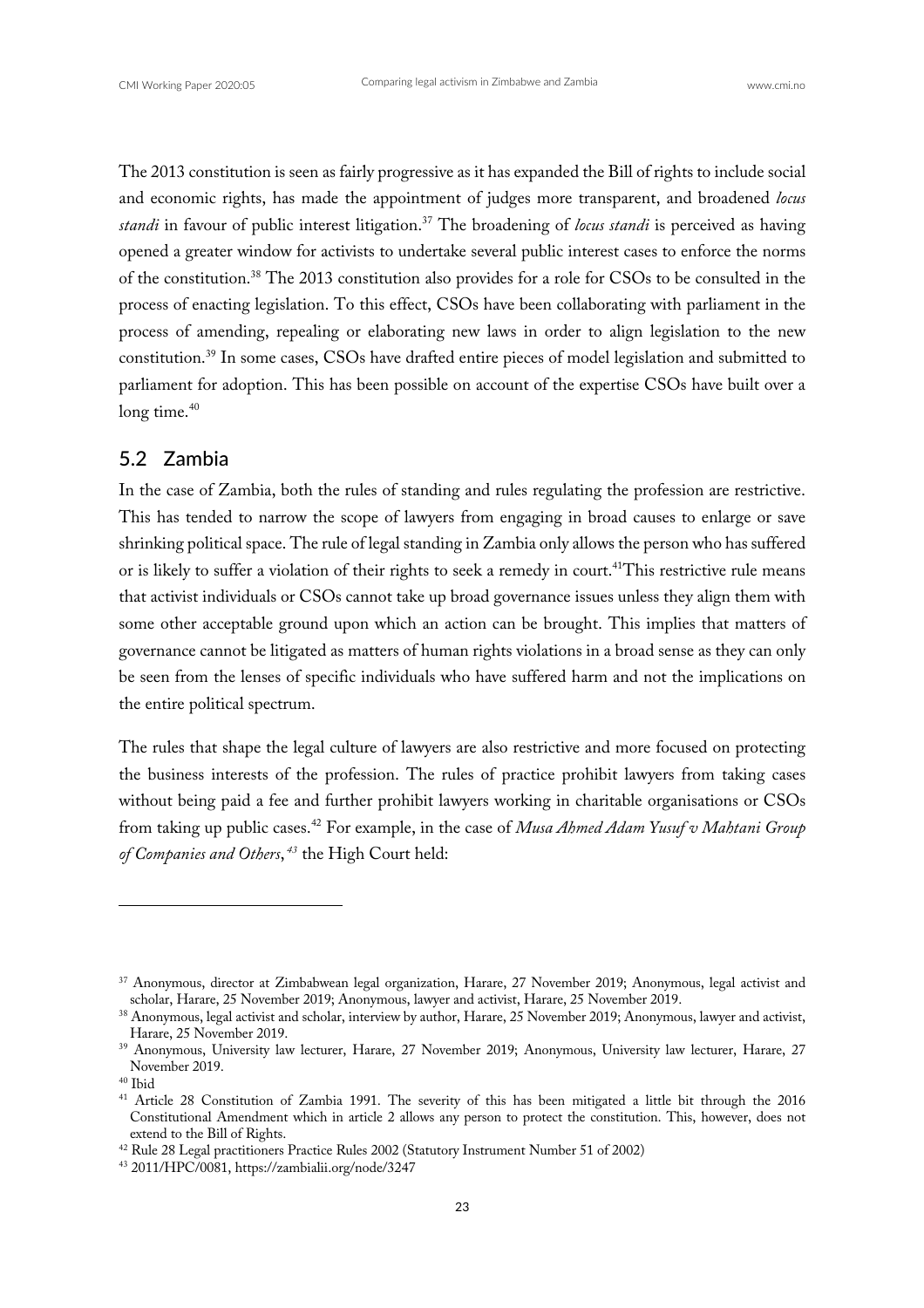The requirement for a legal practitioner to state the name and place of his business confirms the fact that a legal practitioner can only practice through a firm name and not in his personal capacity. Indeed, practice in Zambia will show that this is what actually happens. Therefore, since he provides legal services under the umbrella of his firm, it is only in the firm name that the plaintiff can institute an action for payment of his fees. He cannot claim the fees in his personal capacity as he has no *locus standi* or sufficient stake in the funds to enable him do so.

The importance of this holding is that only lawyers either serving as in-house counsel or those practicing in law firms are entitled to litigate on behalf of their clients. Lawyers cannot, therefore, provide *pro bono* services through civil society organizations.

The rules of practice create a culture of detachment from public causes and entail that lawyers generally focus on their commercial interests. Although there are a few lawyers who have been active in the human rights and constitutional law activism area, overall there is a paucity of public interest litigation and engagement by the profession.<sup>44</sup> There is, therefore, "lack of cohesion towards a common goal of [advocating for ] good governance" in the profession.<sup>45</sup> As a result, lawyers have generally tended to be polarized and driven by personal interests.<sup>46</sup> Efforts to increase legal activism of the Law Association of Zambia (LAZ) under the Presidency of Linda Kasonde resulted in significant backlash from within the profession and from politicians. In 2016 some senior lawyers who were unhappy with the perceived increased activism of the Linda Kasonde led council of the LAZ, filed a motion at the annual general meeting of the association in 2016 to remove the entire council of the society.47 This was followed by the drafting of a Bill by the ruling party in 2017 to abolish the Association.<sup>48</sup> Although neither attempts succeeded, arguably they left a chilling effect on the profession.

Nonetheless, in practice, direct impact litigation proves to be a viable avenue for activist operations. Defined as lawyers' participation in court cases that are high-profile, or at the very least meaningful in outcome toward the status of democracy or human rights, direct impact litigation offers the chance to incrementally contest both deliberate policies set by an authoritarian ruling party and *de facto* undemocratic circumstances arising on their own. Linda Kasonde's Chapter One Foundation is groundbreaking in this regard, standing as the only domestic Zambian organization with a stated mission to engage in such operations (note that foreign firms and private commercial firms are sometimes contracted by parties for representation in these cases as well). Chapter One's selection of

<sup>44</sup> Anonymous, former President Law Association of Zambia and legal activist, Lusaka, April 2020.

<sup>45</sup> Anonymous, UNZA law lecturer, Lusaka, April 2020.

<sup>&</sup>lt;sup>47</sup> Anonymous, former President Law Association of Zambia and legal activist, Lusaka, April 2020.

<sup>48</sup> Ibid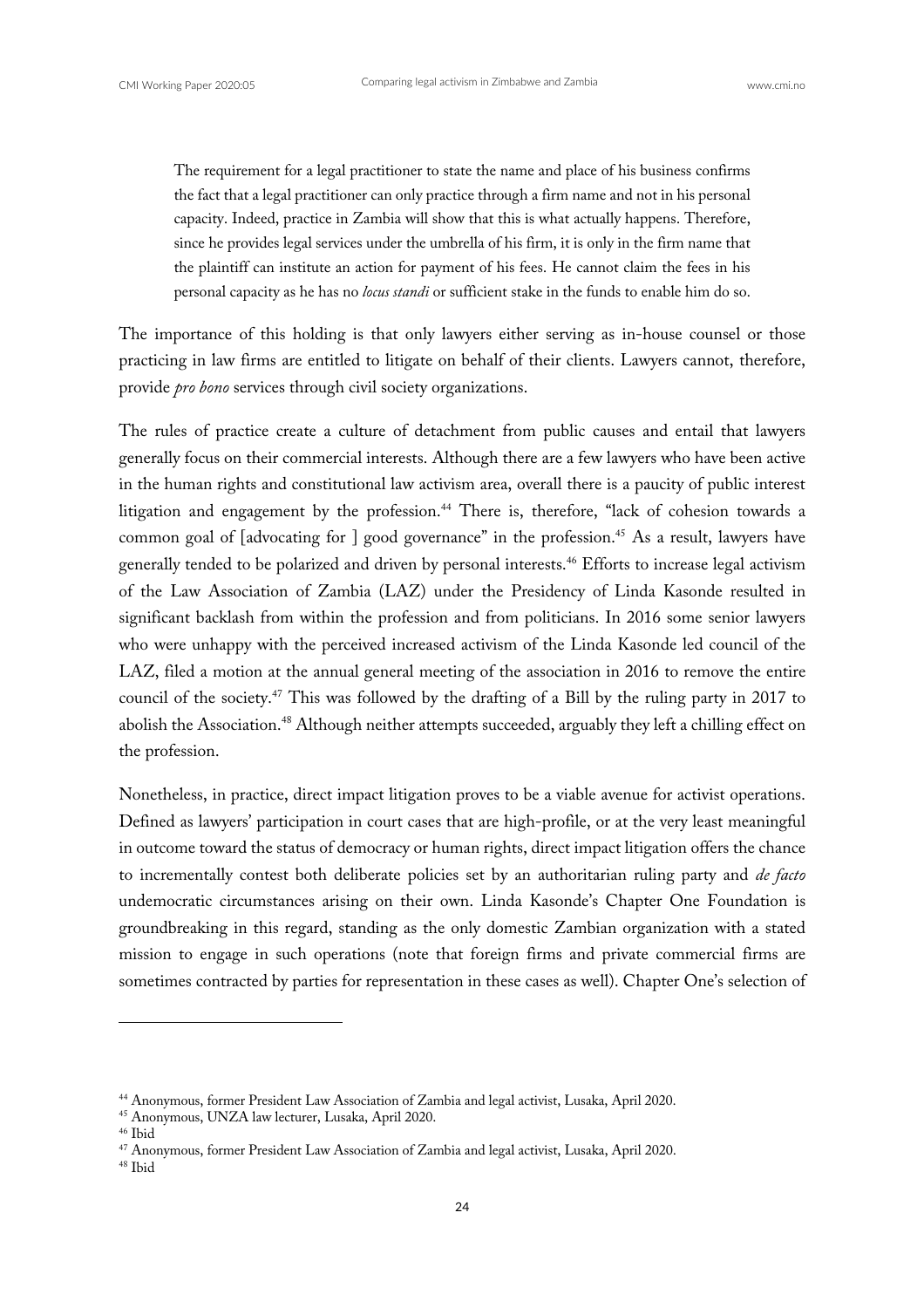cases, although not done in a formulaic manner, is nevertheless strategic in seeking to maximize external impact for the amount of effort committed. The organization, including Ms. Kasonde herself, has won several victories in cases escalated to Lusaka's Superior Courts.49 Following in the footsteps of Zimbabwe's ZLHR and other direct impact litigation organizations, Chapter One and other legal activists in Zambia face the challenge of scaling up the size and furthermore improving the effectiveness of their operations in meeting the demand for the numerous court cases that matter in opening the country's democratic spaces.

Direct impact litigation has taken hold in Zambia in part because judicial institutions have maintained a degree of independence and ability to judge cases upon their legal merits. While court tampering and intimidation has occurred in the past – most notably with Michael Sata's 2012 suspension of a Supreme Court Justice and two High Court Judges<sup>50</sup>, as well as more recently with political cadres flooding the halls of the Supreme Court during opposition leader Hakainde Hichilema (HH)'s electoral petition –a number of judges still feel that they can freely pass decisions without suffering political consequences. One judge in the Lusaka Superior Courts stated that they have found themselves ruling on both sides of stated activist causes, despite informally drawing pressure from peers in the Judiciary and other government bodies connected to the ruling party in cases where government has a vested interest.<sup>51</sup> Said individual stated that it would ultimately be, at the very least, extremely rare for a judge to succumb to political influence and fail to consider a case on its legal merits alone.<sup>52</sup>

A less successful but still important avenue of activist operations lies with public statements made by either legal experts or practitioners. Some of these efforts have recently been able to draw attention; most namely these include Constitutional Expert Muna Ndulo public seminar criticizing the Bill 10 Amendment<sup>53</sup> and senior lawyer John Sangwa's letter addressed directly to President Lungu.<sup>54</sup> Traction gained, however, has been counteracted by content published by state-controlled media and retribution from the ruling party itself. A PF Member of Parliament filed a complaint with the Law Association of Zambia for Sangwa's practitioner's license to be revoked, as well as a (now-obliged) request for him to be censured before the courts.<sup>55</sup> Moving forward, a serious question is whether authoritarian encroachment upon socio-discursive spaces has rendered it too late for lawfare in

<sup>49</sup> Anonymous, former President Law Association of Zambia and legal activist, Lusaka, April 2020.

<sup>50</sup> Lusaka Times, "Sata suspends three Judges appoints Judge from Malawi to head tribunal into judges conduct", April 30, 2012.<br><sup>51</sup> Anonymous, Judge from Lusaka Superior Courts, Lusaka, April 2020.<br><sup>52</sup> Ibid.

<sup>53</sup> https://diggers.news/local/2019/08/12/prof-ndulo-sangwa-demand-complete-withdrawal-of-amendment-bill-10/

<sup>54</sup> Lusaka Times, "Tutwa reports John Sangwa to LAZ for professional misconduct over the open letter to President Lungu", September 19, 2019

<sup>55</sup> Lusaka Times, "Tutwa challenges Sangwa to relinquish his rank of State Council", July 27, 2020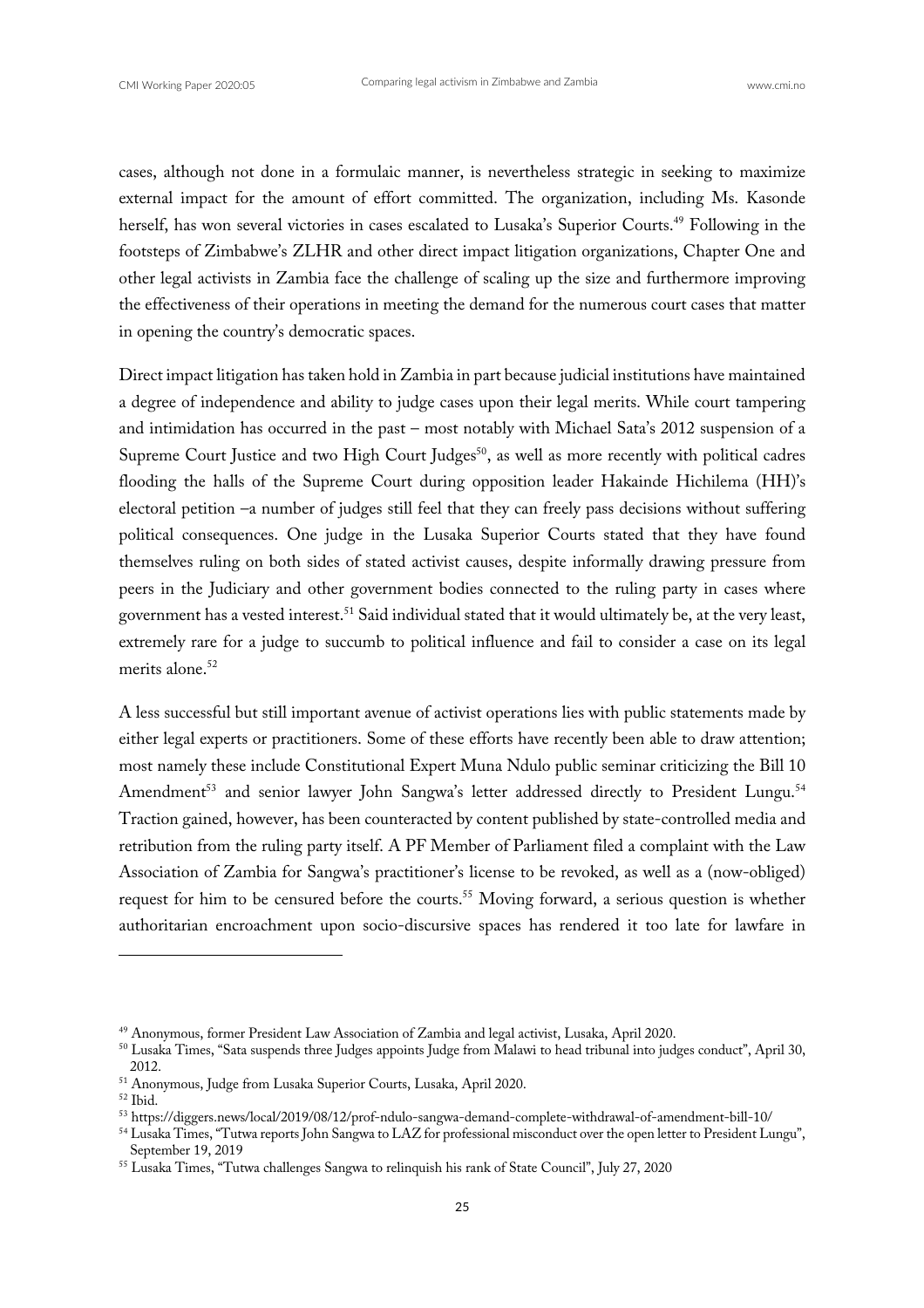Zambia to include a media/publicity component to its operations. If not, legal activists have yet to adapt a sustainable and effective method to secure democratic gains without incurring significant personal costs.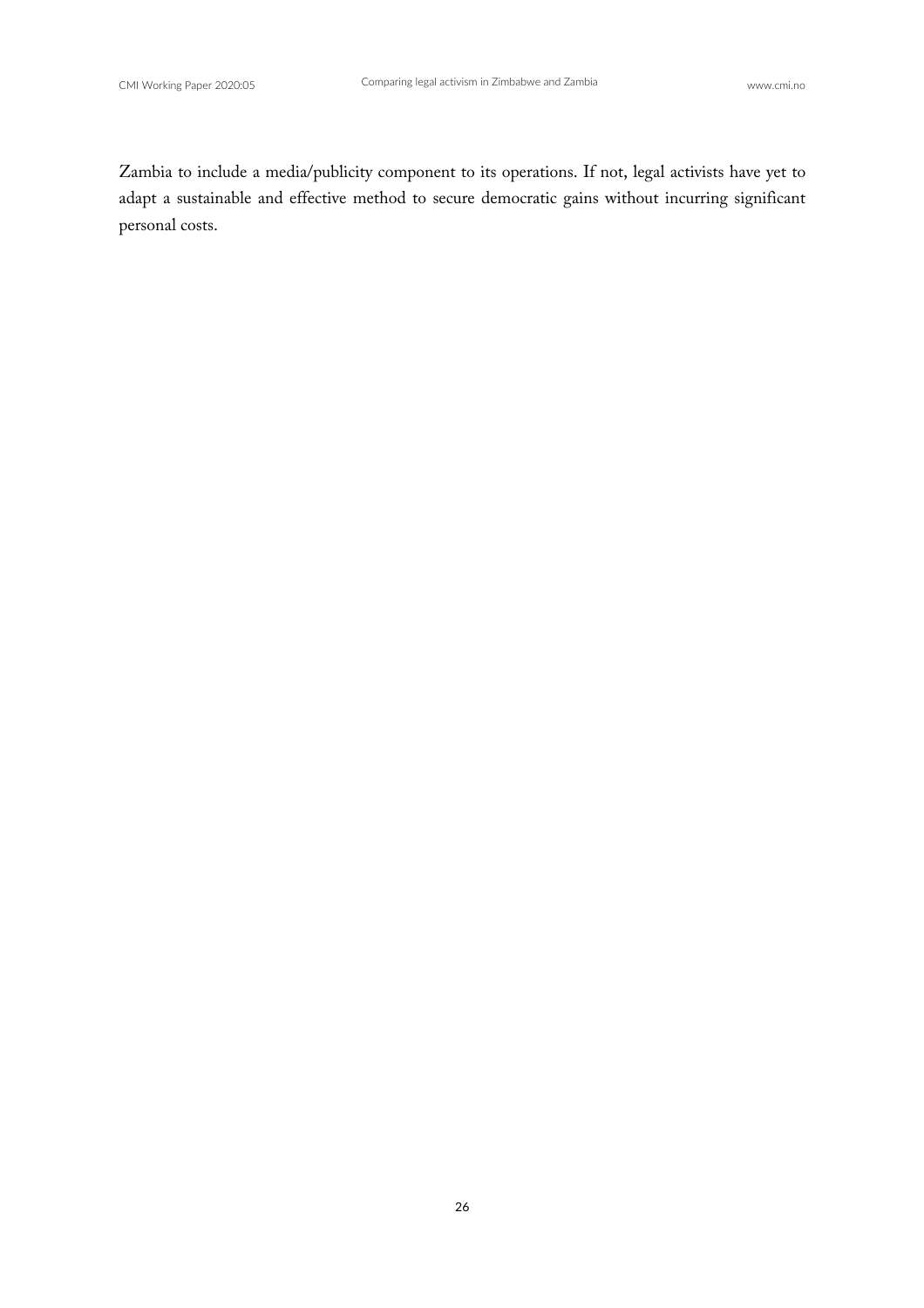# 6 Conclusion

Above, we have examined legal activism within Zambia and Zimbabwe, with the aim to understand under what circumstances legal strategies are effective in maintaining political space for opposition voices. This question has become more pertinent in Zambia in recent years with the increase of authoritarian rule and the consequent desire to learn from Zimbabwe's (and other countries) experiences. By providing the two countries respective political histories, we take into account the differences in democratic trajectories of both countries. The obvious difference in the country's historical trajectories is that in Zimbabwe from an early stage in its nationhood, the legal sphere became the foremost battleground for democratic contestation. In Zambia, on the other hand, strategies of lawfare did not mature in part due to the country's democratic space and alternative routes for activism. Other elements are at play as well, most notably the level and direction of legal education, financial support of civil society activism, and related to this, diverse career choices for lawyers. Importantly, we also saw a societal acceptance of the participation of legal civic actors in constitution and law-making processes in Zimbabwe, whose legal association and judiciary allow members of the law profession to freely litigate public interest matters. While the socio-discursive aspect of lawfare, namely the free discussion around law in the public sphere, has always been present in Zambia and more noticeable in recent years, it will still require structural reforms in rules and regulation, plus additional financial support, to make legal activism more impactful. Given the legaljudicial complex's increased susceptibility to recent autocratization processes in Zambia and Zimbabwe, strong practices of legal activism may become more important going forward in both countries.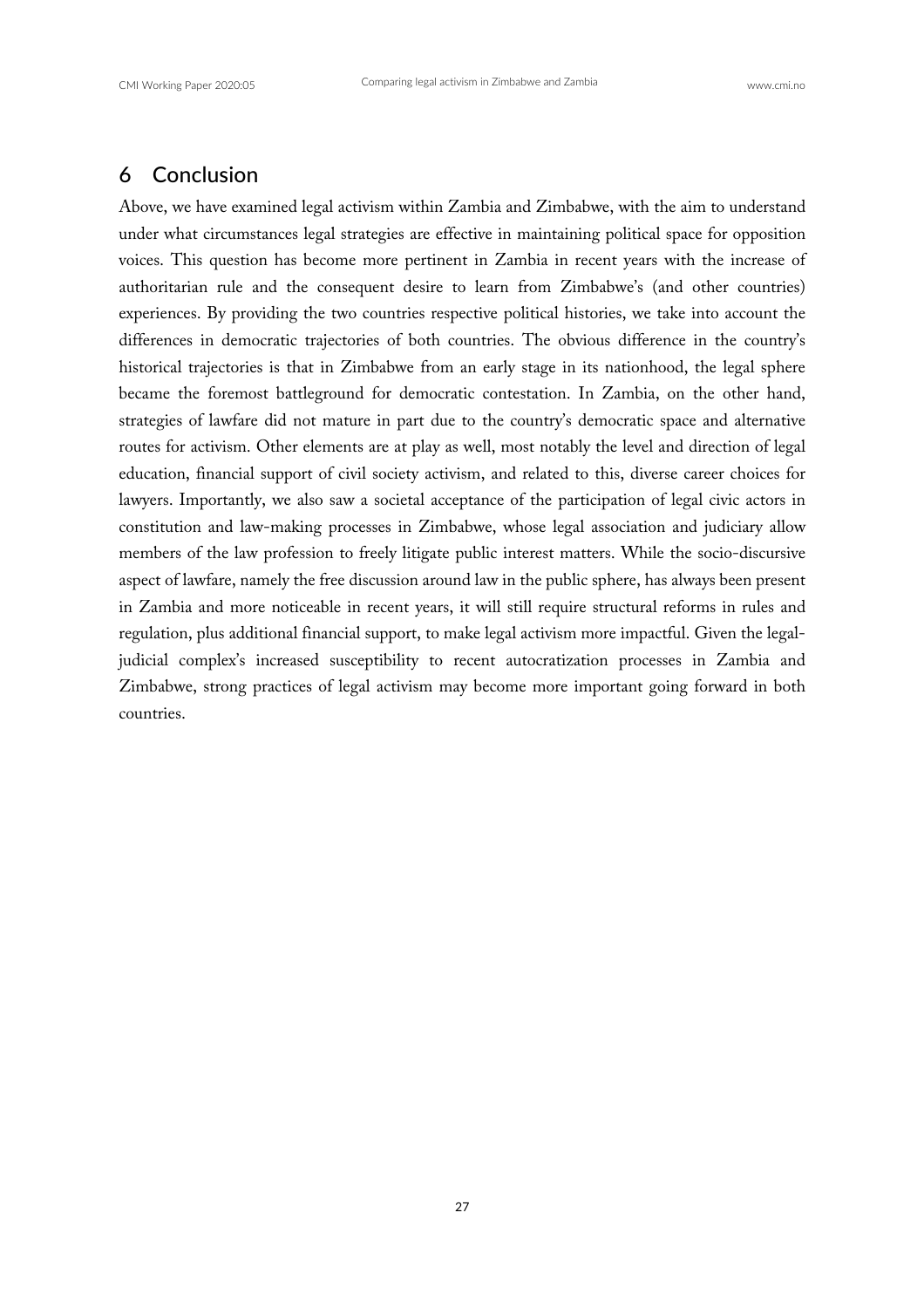#### 7 References

Bermeo, N. (2016). "On democratic backsliding." *Journal of Democracy* 27(1): 5–19.

Chan, Stephen (2013), "Presidentialism and Vice Presidentialism in a Commonwealth Country: A Cameo in Zambia" *The Round Table 102*(5), DOI: 10.1080/00358533.2013.833733

Davidson, L., & Purohit, R. (2004). The Zimbabwean Human Rights Crisis: A Collaborative Approach to International Advocacy. Yale Human Rights & Development Law Journal, 7(1), 108-131.

Dorman, Sarah Rich. (2002). "Rocking the Boat? Church NGOs and Democratisation in Zimbabwe". 101 *African Affairs* 75-92.

Dorman, Sarah Rich. (2003). "NGOs and the Constitutional Debate in Zimbabwe: From Inclusion to Exclusion". 29 Journal of Southern African Studies.

Dorman, Sarah Rich. (2016). Chapter 3: The Politics of Inclusion (1980-87). In *Understanding Zimbabwe: From Liberation to Authoritarianism* (Reprint ed.). Oxford: Oxford University Press.

European Union (2013), EU Country Roadmap for Engagement with Civil Society 2014-2017: Zimbabwe

European Union (2019) European Democracy Support in Zimbabwe: A Case Study Reviewing European Democracy Support (April)

Gloppen, Siri. (2018). Conceptualizing Lawfare: A Typology & Theoretical Framework (working paper)

Gould, Jeremy. (2011). Colonialism's Legacies: Variations on the theme of political liberalism in the British post-colony. Halliday, T. & Karpik, L. (eds.). Cambridge University Press

Hug, A. and Ginsburg, T. (2018) "How to Lose a Constitutional Democracy", 65 *UCLA Law Review* 78, 77-169.

Human Rights Watch. (2008). "Our Hands are Tied: Erosion of the Rule of Law in Zimbabwe." Online Report, November 8.

Human Rights Watch. (2010). "Sleight of Hand: Repression of the Media and the Illusion of Reform in Zimbabwe." Online Report, April 2010.

Human Rights Watch. (2011). "Perpetual Fear: Impunity and Cycles of Violence in Zimbabwe." Online Report, March 8.

Hyde, S. (2020) "Democracy's backsliding in the international environment" *Science* 04 Sep 2020: Vol. 369, Issue 6508, pp. 1192-1196.

Lawrence Mhandara, Shakespear Hamauswa and Charity Manyeruke (2013), "A Review of the COPAC Led Constitution Making Process in Zimbabwe (2008-2013) 2 *Southern Peace Review Journal*

Macmillan, Hugh. (2014). The University of Zambia and the Liberation of Southern Africa, 1966–90, *Journal of Southern African Studies*, 40:5, 943-959, DOI: 10.1080/03057070.2014.946216

Maerz, S. M, A. Lührmann, S. Hellmeier, S. Grahn & S. I. Lindberg (2020) State of the world 2019: Autocratization surges – resistance grows, *Democratization*, DOI: 10.1080/13510347.2020.1758670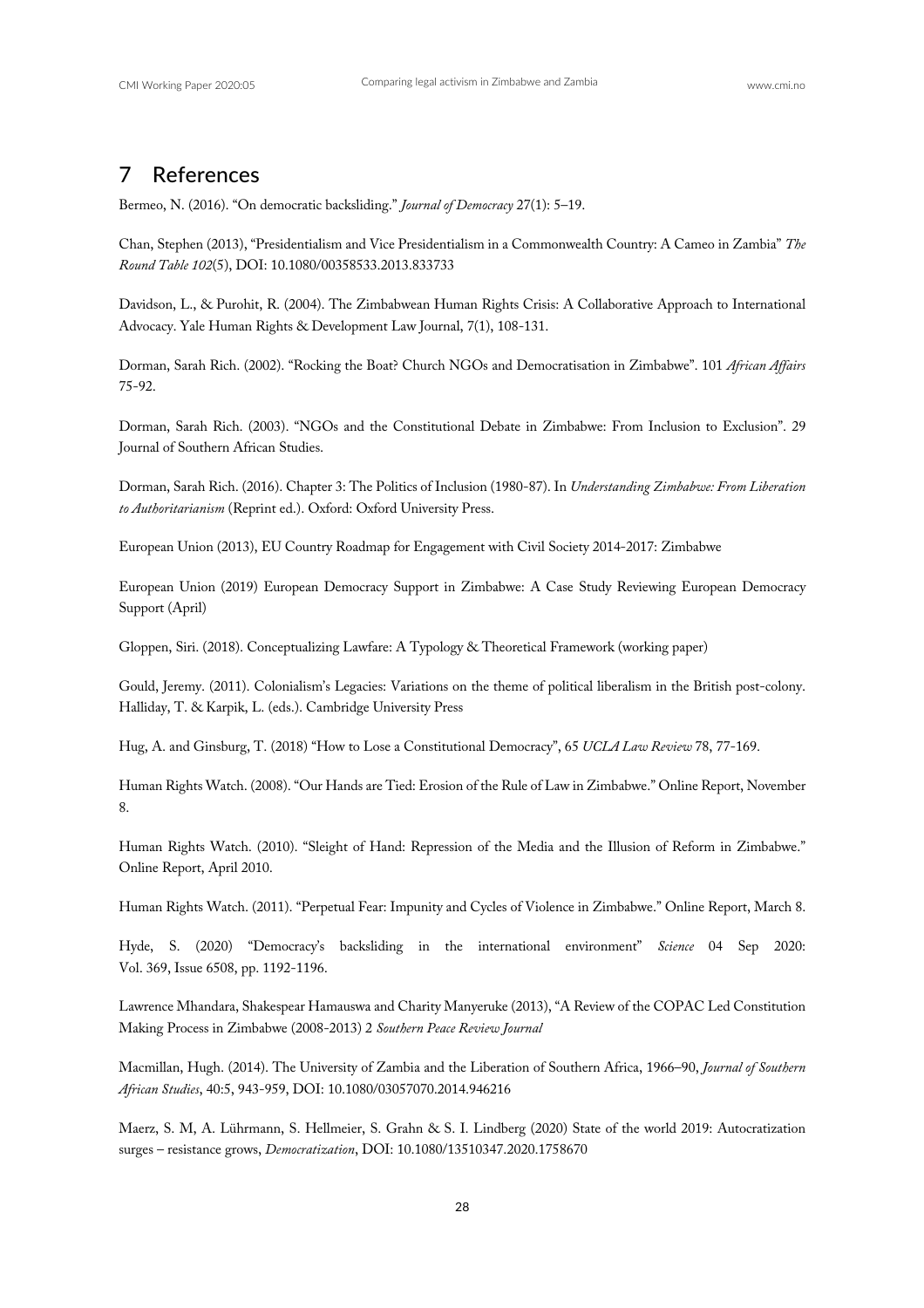Mudede, T.T. (2000). Official declaration of results by the Registrar-General of Elections Zimbabwe, 15 February.

Ndulo, Muna. (2018). Attorney General v Mutuna and Others (Appeal No. 088/2012) [2013] ZMSC 38 1 in *SAIPAR Case Review Vol. 1 No.2* https://scholarship.law.cornell.edu/cgi/viewcontent.cgi?article=1014&context=scr

Ploch, Lauren. (2011). "Zimbabwe: The Transitional Government and Implications for U.S. Policy." Congressional Research Service Report for Congress, October 27.

Rakner, Lise (2013): "Foreign Aid and Democratic Consolidation in Zambia" ch. 8 in Danielle Resnick and Nicolas van de Walle (eds.): *Democratic Trajectories in Africa: Unravelling the Impact of Foreign Aid.* Oxford University Press.

Sachikonye, Lloyd. (2019). Changes in funding mechanisms for Civil Society and their Implications. Paper Presented at the Civil Society Critical Thinking Workshop, Johannesburg, 26-27 September, 4.

Sambo, Pamela T., & Kaaba, O'Brien. (2020). 'Law Association of Zambia and Chapter One Foundation Limited v Attorney General 2019/CCZ/0013/0014' *SAIPAR Case Review*, 15-23.

Sishuwa, Sishuwa. (2020). "Surviving on Borrowed Power: Rethinking the Role of Civil Society in Zambia's Third Term Debate". *Journal of Southern African Studies*, 46:3, 471-490, DOI: 10.1080/03057070.2020.1730644

Sishuwa, S., M. Hinfelaar, L. Rakner and N. van de Walle (forthcoming) 'Legal Autocratization: Zambia's Backsliding, 2011-2020.'

United States Foreign Assistance (2019) Zambia Country Data, foreignassistance.gov/explore/country/Zambia

Waldner D., and E. Lust. (2018). "Unwelcome change. Coming to terms with democratic backsliding." *Annual Review of Political Science* 21: 93-113.

World Bank Group (2018) Zambia-Country Partnership Framework for the Period FY19-FY23

World Bank Group (2019) Ease of Doing Business Index, Zambia Country Data

Zimbabwe Human Rights NGO Forum (2009). "Political Violence Report: December 2008". Online Report, February 13.

Zimbabwe Lawyers for Human Rights. (2010). Annual Report. Published online. https://silo.tips/download/zimbabwelawyers-for-human-rights#